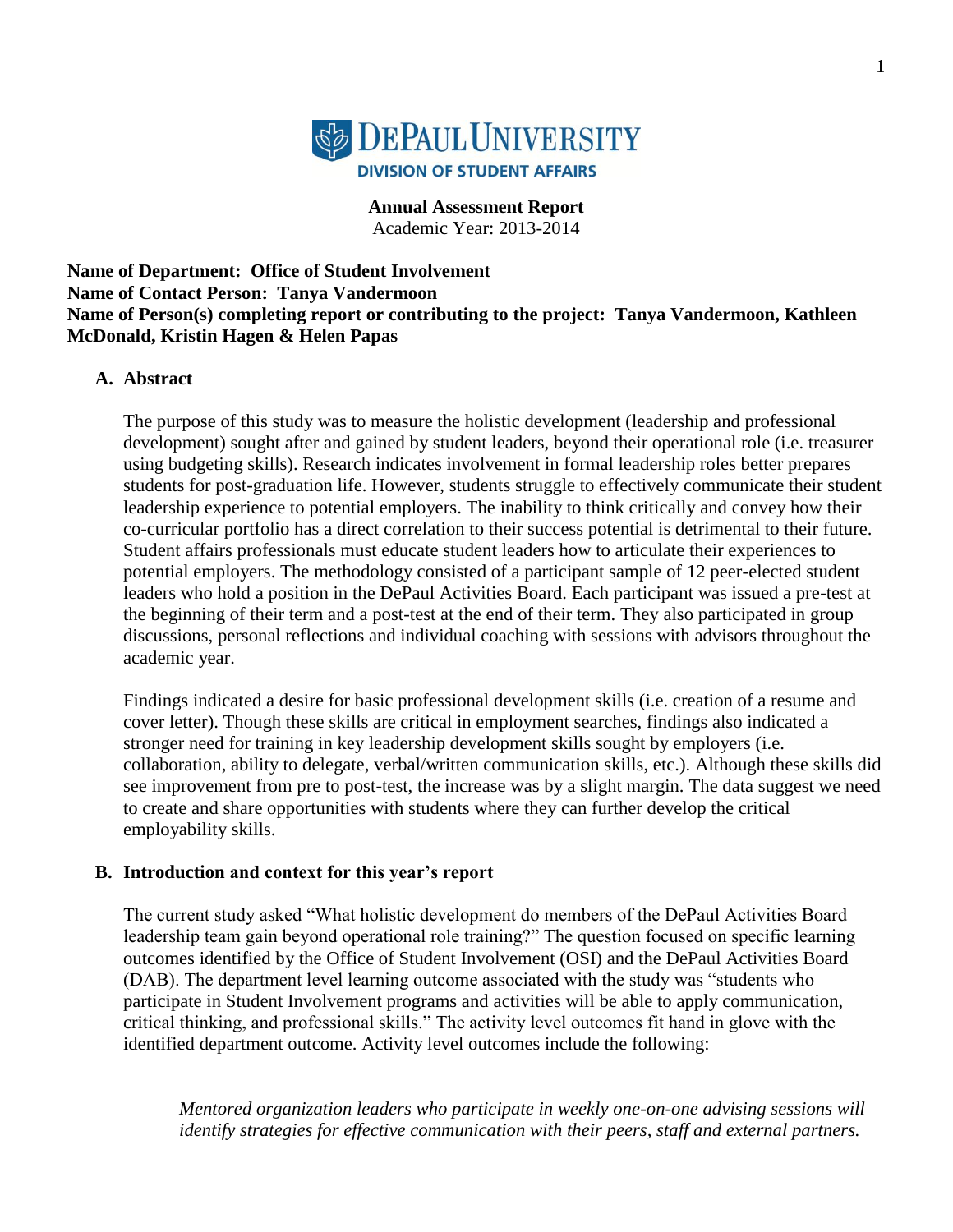*Mentored organization leaders who participate in weekly one-on-one advising sessions will identify and reflect through discussion, their leadership talents and opportunities for growth.* 

*Mentored organization leaders who participate in weekly one-on-one advising sessions will recognize the role they play on their team and identify ways to make a positive contribution to their team.* 

Involvement in student organizations provides a variety of opportunities, including learning new and improving current skill sets. As a department focused on creating a socially vibrant community through student organizations and campus activities, it is our responsibility to ensure student leaders learn tangible and transferrable skills. Understanding every student is in a different place developmentally, it is important to assess the needs of each individual student, so we can provide the most effective advising and teaching to our students.

OSI focuses a significant amount of time and resources into student leader training. Trainings often consist of past curriculums, with minor changes year-to-year. Rather than using a canned training program, measuring holistic development with student leaders in a pre-assessment format allows us to cater our workshops, retreats and advising sessions to the needs of the students we work closely with. It provides us a framework to use across advising/supervising functional areas.

The study aligns perfectly with the Division of Student Affairs Strategic Plan (2010-2013). Five objectives within the strategic plan are addressed by the study.

*Objective 1.4 (identify and mobilize people and resources necessary to support student learning)* Student learning comes in many forms and in many environments. The study directly asked student leaders to complete a self-assessment of their skill set and, even more important, asked those to identify skills they want to improve during their term. By asking these questions, it called the advising team to action. Advisors had to review the data and formulate a plan that would address the question/problem. The advising team identified and motivated others to take action, through a leadership and professional development curriculum.

#### *Objective 2.1 (strengthen and enhance student programs and services)*

Student programs and services is fundamental to the key activities within OSI. It has always been a priority to further develop the portfolio of programs and services we provide to students. Advising has been identified as a key activity within the department. Advising comes with various responsibilities, including ensuring students are learning as part of their OSI experience. The current study allowed advisors to review learning through a different lens, beyond leadership operational roles. Learning was examined through a holistic lens (leadership & professional development), as a by-product of formal leadership roles.

### *Objective 2.2 (establish partnerships that create new and expanded opportunities to enhance student learning)*

Always a priority for the department, division and university, it is vital to establish partnerships that strengthens resources (human, financial, physical). As student affairs professionals, we understand the importance of articulating the co-curricular experience to potential employers. The study resulted in data that implies a stronger partnership needs to be formed with departments including the Career Center, Alumni Relations and the Student Leadership Institute. Though OSI has a strong relationship with these departments, they are not often tapped to present directly to student leaders in a smaller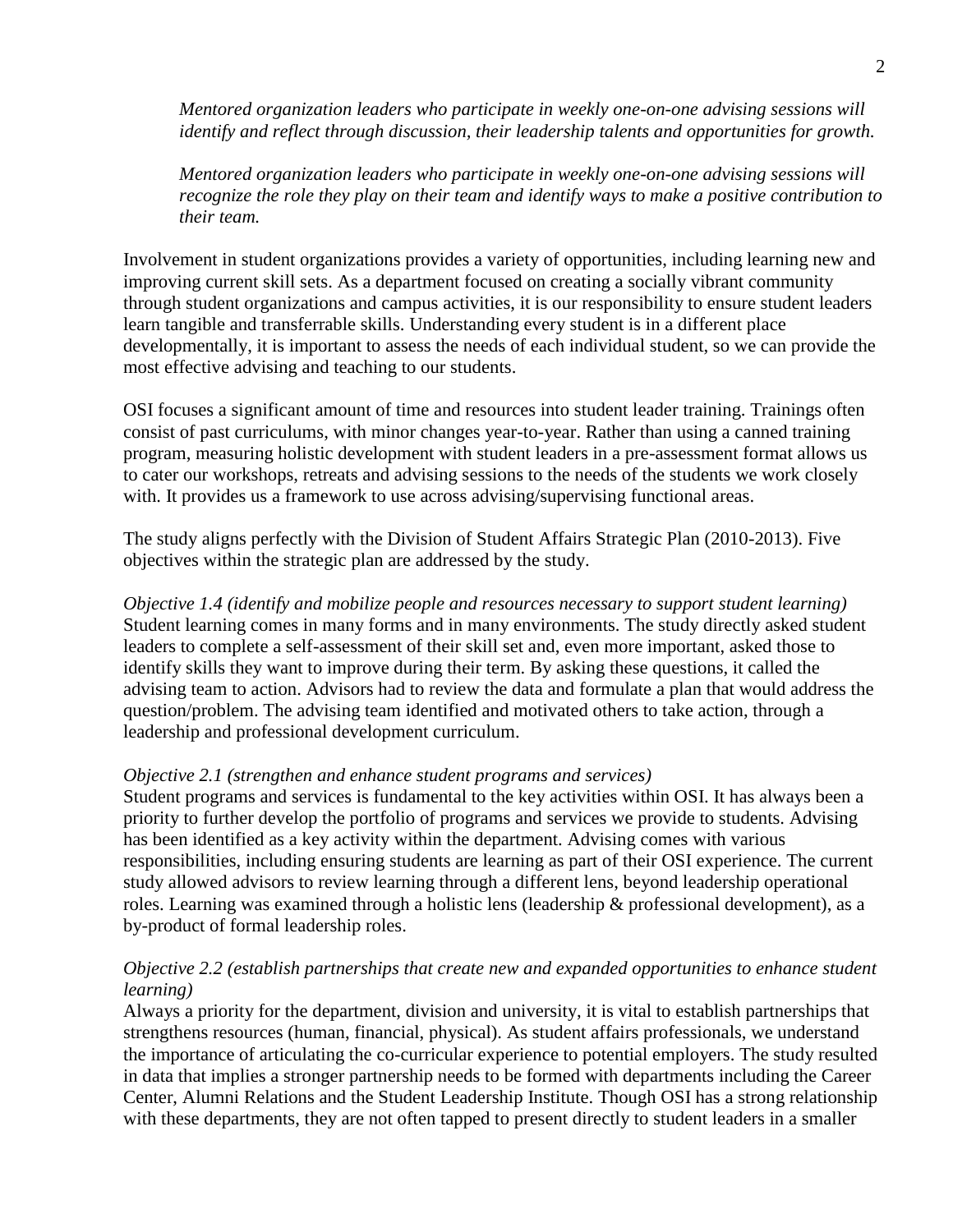group setting. As the experts in their field of study, they will prove to be critical partners for future studies.

#### *Objective 2.6 (improve communication with and among students)*

How often do we start a relationship with a student or kick-off their leadership term by asking "what do you want to learn"? For some, the answer might be "always". As a department, OSI is reviewing how we approach learning across our functional areas. Rather than diving directly into officer training and the operational side of their leadership roles, the study provided clear context that learning was indeed going to occur over the academic year. It provided a foundation and common expectations with students that as student affairs professionals, we expect learning to occur and that they want to enhance their leadership experience by gaining new and improving current skill sets. The study served as an excellent reference point when developing retreat curricula and facilitating both group and individual advising sessions.

#### *Objective 3.1 (strengthen assessment of student learning)*

As a department, we want to validate our purpose for being and this is done through assessment of our programs and services. The current study is the first of its kind within the department. It took a strong look at how we contribute to student leader learning by assessing skill development over a period of time. As a pilot study, the data suggested learning does occur, however there is significant opportunity for potential and a desire for further education surrounding leadership and professional development.

The study's purpose would have less meaning if it did not roll up to the division's strategic plan and Vision 2018. The underpinnings of the study surround student learning and is directly related to Vision 2018.

*Objective 1a (focus the entire university community on student learning and success)* The current study could have significant implications with how we train and advise/supervise student leaders/employees. Continued assessment with a larger participant sample could yield data that suggest the university should employ a multi-faceted approach to on-campus student positions.

#### *Objective 4b (build a vibrant university community)*

Similar to the division"s strategic plan (objective 2.2), the current study can provide opportunities to establish and/or strengthen partnerships across the university. Rather than relying on students to go to individual offices across campus, blurring the lines across functional areas may help students articulate their co-curricular experience in ways they couldn"t prior to the new blended approach. Additionally, by providing a rich experience to student leaders beyond their operational role, we can help establish a stronger affinity for their co-curricular experience.

To support for the study"s question, a literature review was conducted to provide contextual framework. Research in higher education links leadership programs in the curricular and cocurricular spheres as paramount to the student experience. Involvement, in its many forms, has significant advantages (Astin, 1993). Leadership development has shown to enhance self-efficacy, character development, civic engagement, academic performance and career readiness. Leadership has become a critical college outcome and higher education institutions play a key role in effecting that development (Dugan & Komives, 2007).

Leadership does not operate in a vacuum within the confines of campus. Higher educational institutions are tasked with preparing students for post-graduation life. In order to compete in a global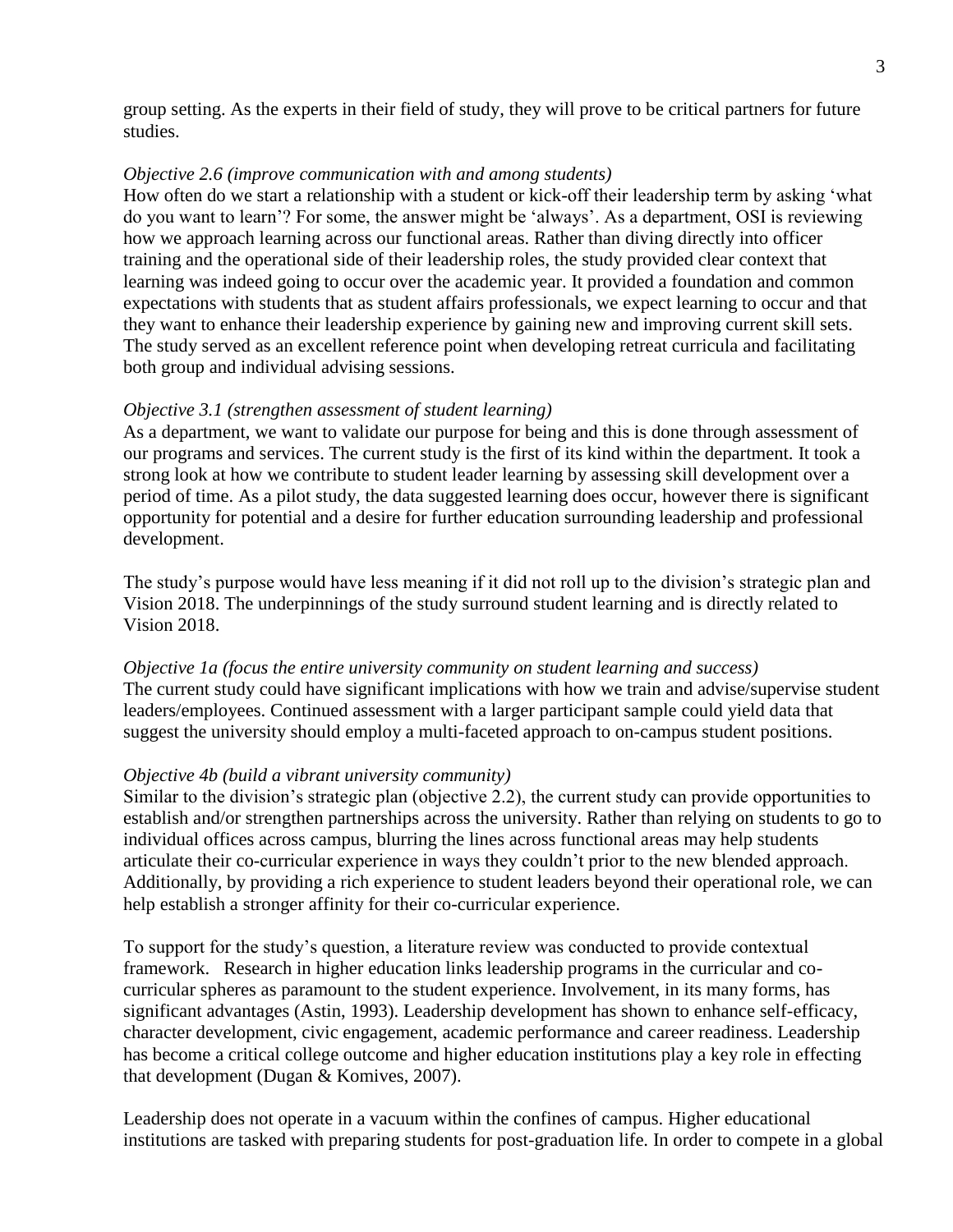economy, students need to possess the skills employers want. These include the ability to work in a team, leadership, written communication skills, problem-solving, and a strong work ethic (Engelkeymeyer, 2012). In addition to these skills, college students should be able to articulate their value in terms of skills, abilities and attitudes to potential employers. Leadership curriculum needs to incorporate career readiness from day one to include skill development and articulation. This can include resume writing, interviewing, researching potential employers, and developing a professional portfolio. It is not enough to train students on content knowledge or role-specific functions. Rather, it is important for abilities such as critical thinking, effective communication, leadership, teamwork, personal accountability and ethics to appear across the curriculum.

While leadership development is critical to student success, the way in which it is executed has many variances. According to Dugan, Garland, Jacoby, & Gasiorski (2008), the most significant predictor of leadership is student"s "pre-college leadership capacity and knowledge". Self-efficacy plays an important role in leadership and it is important to assess self-efficacy and self-knowledge prior to any development activities. Dugan and Komives (2010), state that leadership educators must pay close attention to student"s assessment of their own self-efficacy due to its high impact on leadership development. For instance, students with inflated self-efficacy may disengage from educational opportunities if they feel they are already highly skilled in that area. Therefore, leadership development is not solely content knowledge, but a delicate mixture of self-efficacy, organizational skills, articulation and intentional development opportunities.

### **C. Methodology**

Participants for the current study were elected student leaders in the student organization, DePaul Activities Board (DAB). Leaders included four executive board members who oversaw operational processes and 8 coordinators who planned and executed events/marketing initiatives. All 12 participants were peer-elected to their role for a one-year term (June 2013 – May 2014).

The assessment project was of practical nature and the potential for improvement after a one-year study was significant. Therefore, as a pilot study, the group was intentionally designed to be small. All participants were made aware their participation in the assessment project was a requirement of their leadership role. This was verbally communicated at a leadership team meeting in September 2013. They were also informed of the benefits of participation, including increased leadership and professional development skills (identified as holistic development).

The DAB graduate assistant created a survey instrument broken into three key domains, covering 27 different skills. The skills included in the survey were selected by input from two professional staff members and one graduate assistant within OSI. Specific skills were also identified through a review of department and activity level outcomes/themes.

The survey instrument was created using the Qualtrics platform and administered to participants in mid-September 2013. Each participant was asked to self-report their ability and confidence level within the three domains and 27 skills. They were also asked to rank the top five skills they want to improve during their leadership term. The identifying information associated with the assessment was kept confidential and only shared between the two DAB advisors, for the sole purpose of leading meaningful discussions and reflections in one-on-one advising sessions. Non-identifying aggregate data was stored on the OSI shared drive.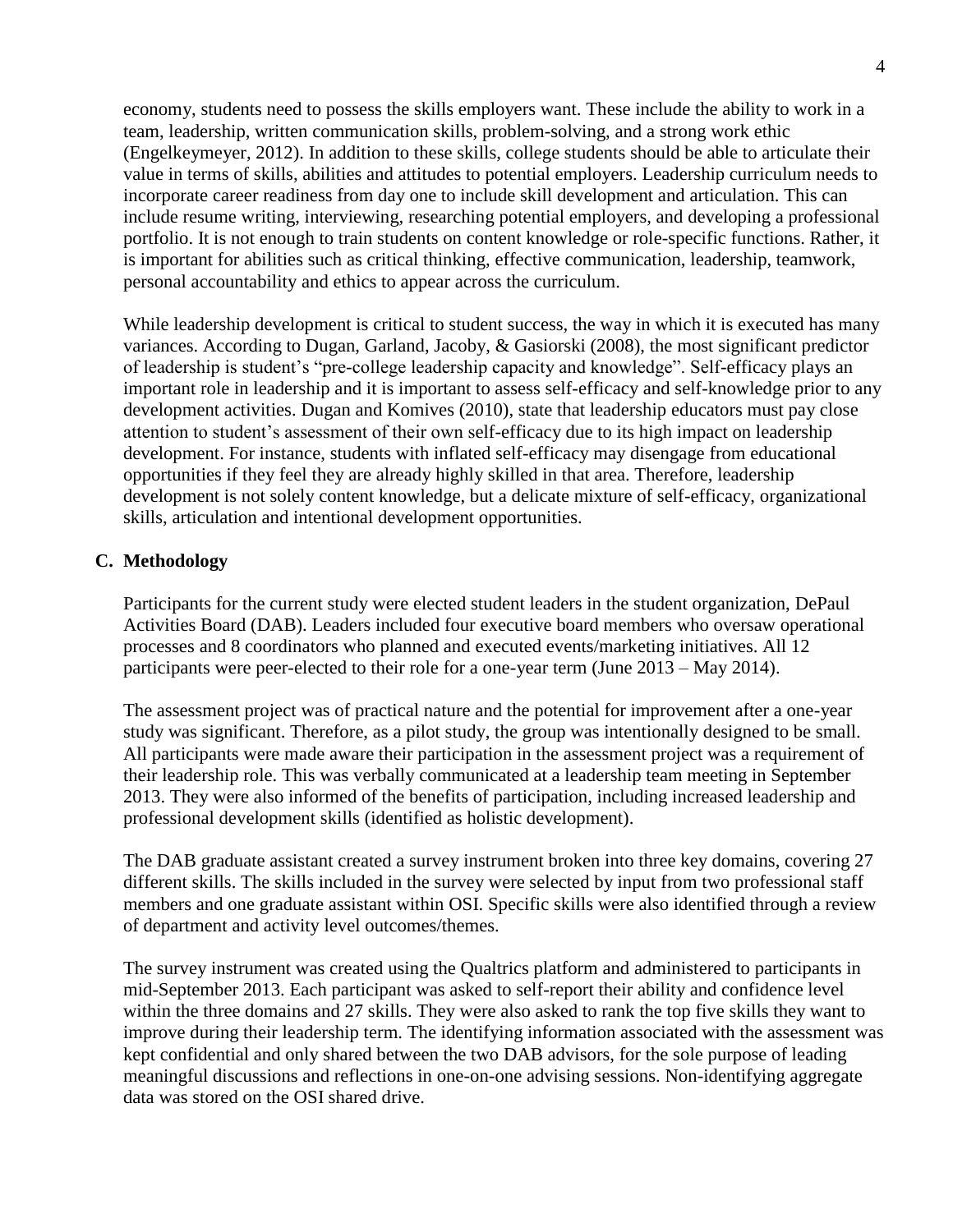DAB advisors spent time in late-September reviewing both individual and group data sets. Upon completion of the review, an outline for skill-building activities was created. The outline included outcome-specific activities for each quarter, on-going initiatives, and required resources (human, physical and financial).

During the fall quarter, two activities were implemented to address four specific topics: verbal communication, collaboration, problem solving and exploration of personal talents identified through StrengthsQuest. The first activity was a team builder outing at a corn maze off-campus. Participation in this activity included all 12 study participants and an additional 22 organization members. All 34 participants were broken up into smaller groups and the study participants served as group leads. Each group was asked to find as many checkpoints as possible in the corn maze, within 60 minutes. At the end of the activity, each group lead led a discussion about the use and importance of verbal communication, collaboration of ideas and problem solving skills. Later in the fall quarter, DAB advisors led a discussion and reflection exercise about personal talents identified from StrengthsQuest. The exercise was conducted with all 12 study participants, where they each received a team talent map and a worksheet that asked them to write a goal they had for their position and how they planned to utilize one or all of their five strengths to accomplish the goal.

The winter quarter overnight retreat provided an opportunity to lead in-depth lessons and discussions. Numerous activities were conducted, involving both rising and seasoned leaders. Each study participant led a different topic and facilitated a group discussion and reflection activity. Activities such as role playing provided the group to process what active listening, problem solving, conflict resolution and non-verbal communication entails. Study participants were asked to lead their small groups through discussions about these and other topics. Each participant was also asked to write a brief personal reflection on a note card after each activity. In addition to study participants leading activities, advisors led professional development sessions involving how to use LinkedIn, building of a resume (including pitfalls to avoid), and creation of personal SMART goals.

On-going leadership and professional development for study participants included individual resume reviews and coaching sessions conducted by the DAB graduate assistant. Study participants had the opportunity to provide their newly gained insight to incoming (2014-2015) student leaders by contributing to leadership tip sheets in the transition portfolio. Several participants accepted the offer and wrote a best practice tip sheet for a topic they believed they gained the most insight throughout their leadership term.

A post-test using the same questions and platform was administered at the end of their leadership term (May 2014). Data was collected and reported out at a DAB leadership team meeting and an OSI staff meeting.

### **D. Findings/Results and Discussion**

12 sets of pre and post-tests were received from the participant sample, resulting in a 100% completion rate. Of the 12 participants, two identified as male and 10 identified as female. Of the same sample, three were sophomores, five were juniors and four were seniors. Five of the 12 participants held a peer-elected student leadership position in the organization the prior academic year (2012-2013).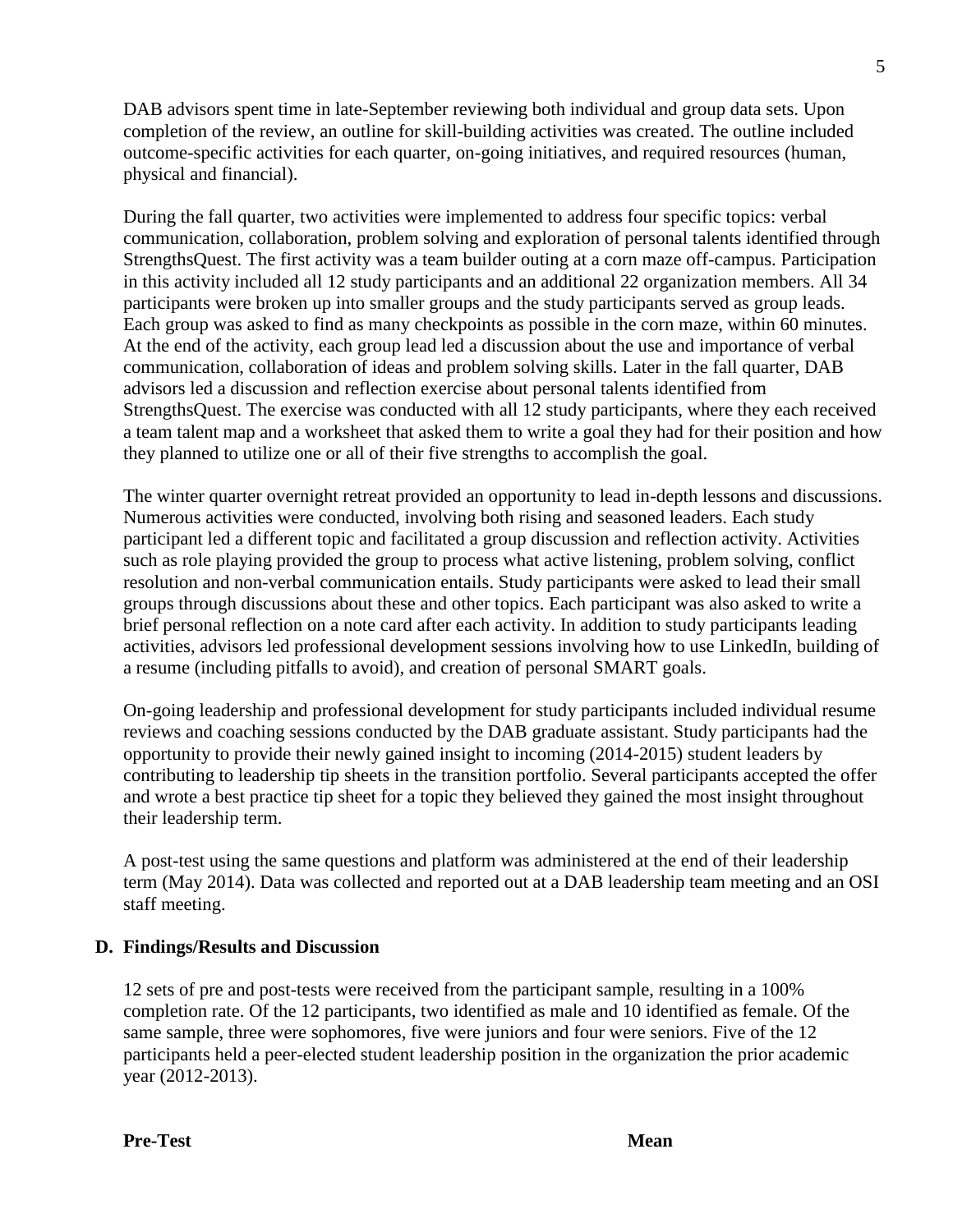| Domain I:  | Personal Skills                           | 3.89 |
|------------|-------------------------------------------|------|
| Domain II: | <b>Professional Development Skills</b>    | 3.58 |
|            | Domain III: Leadership Development Skills | 3.86 |

Self-reported on a scale of 1-5

 $1 =$  extremely poor confidence

 $3 =$  fair confidence

 $5 =$  extremely confident

| Post-Test   |                                        | <b>Mean</b> |
|-------------|----------------------------------------|-------------|
| Domain I:   | Personal Skills                        | 4.10        |
| Domain II:  | <b>Professional Development Skills</b> | 4.29        |
| Domain III: | Leadership Development Skills          | 4.22        |

Self-reported on a scale of 1-5

 $1 =$  extremely poor confidence

 $3 =$ fair confidence

 $5 =$  extremely confident

At the post-test, participants rated their confidence at the same level or higher as the pre-test. Upon review of the three learning domains, it was clear Domain I (professional development skills) was an area of priority for participants. With an average increase of 14% (pre-test mean: 3.58), data suggest students yearn to develop a basic skill set that aids in the first-steps of seeking professional opportunities (i.e. applications, interviews, internships, job placement, etc.). When asked which top 5 attributes out of the 27 the students would like to develop the most in their leadership position, the top answers for the pre-test were ability to use LinkedIn (67%), interviewing skills (67%), ability to network with other professionals (58%), ability to create a cover letter (58%), ability to create a resume (50%), and time management skills (50%). Five of the six top attributes that students ranked they wanted to learn more about are in Domain II: Professional Development Skills. In reviewing the data, we were able to focus on developing participant's skills further in these areas key activities throughout the year, including the winter retreat and regular one-on-one meetings. The other domains (personal and leadership development skills) also experienced an increase from pre to post-test, but at a significantly lower rate.

Within Domain I (personal skills), overall participant confidence level experienced the most substantial increase (6.6%). Organizational, creativity and professionalism all resulted in an equal increase (5.0%). Domain III (leadership development) saw sizeable increases among public speaking (15%), time management (13%) and running an effective meeting (12%). However, the ability to inspire others and level of personal reliability each experienced no increase (0%) from pre to post-test (3.92 and 4.42, respectively).

Data also suggest a need to focus on advanced skills, beyond basic professional development outlined in Domain II. Key skills including verbal communication, ability to problem solve, and written communication all improved, but by a slight margin. These skills are critical to personal and professional growth, including skills sought by employers. It suggests not enough is being done to teach student leaders the skills necessary for job placement and success.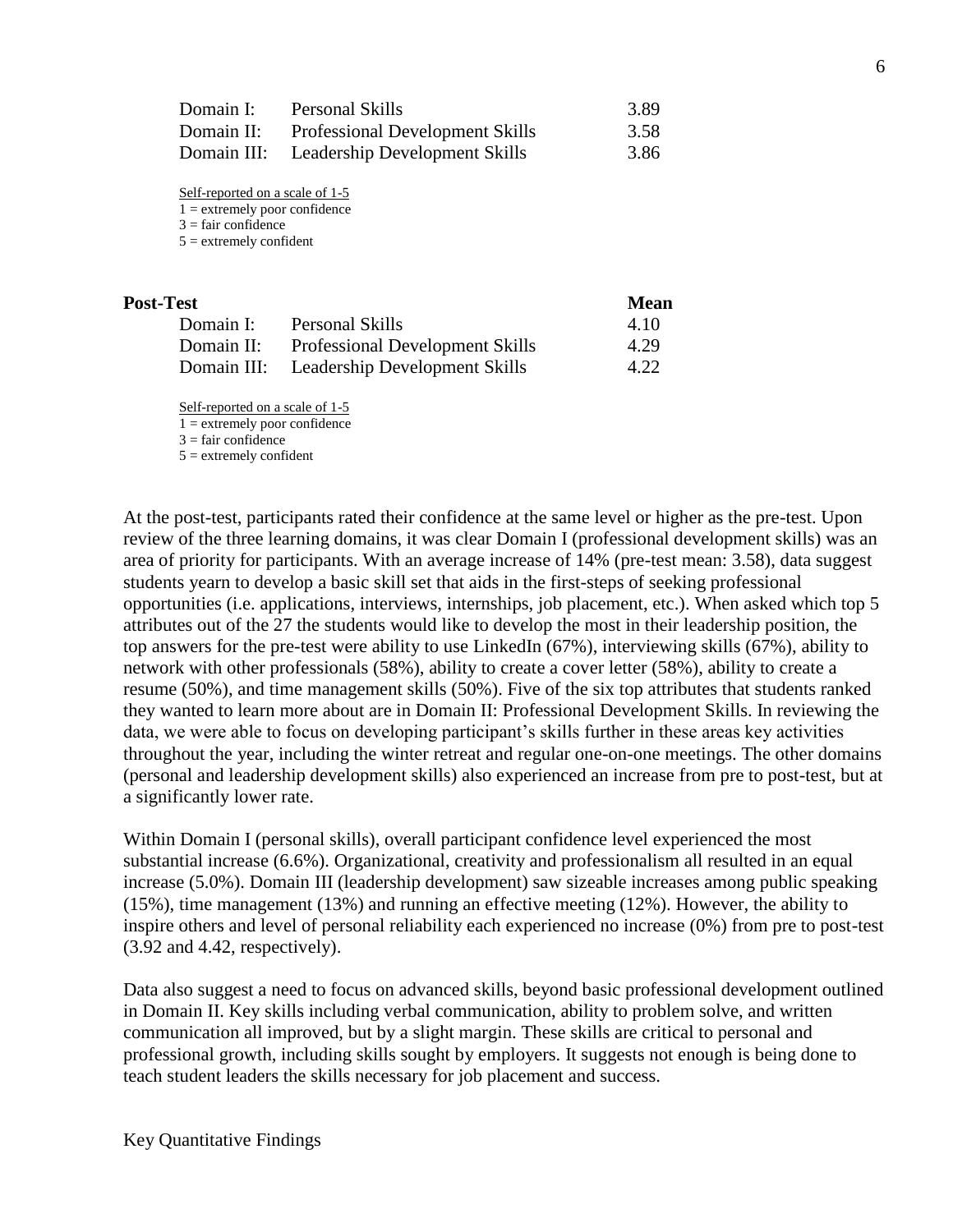- Domain II (professional development skills) experienced the most significant increase (14%)
- Domain III (leadership development skills) houses the most skills sought by employers and it saw an 8% increase over time
- The top three skills to improve over time included: use of LinkedIn (26%), creation of a resume (17%) and creation of an effective cover letter (17%)
- $\bullet$  Basic verbal communication (1.6%) and written communication (3.4%) were among the skills receiving the smallest improvement

It was not surprising to see student leaders self-report their skill set to be at a higher level than what their advisors perceive as reality. However, some data reports were surprising. At post-test, participants were significantly more confident when speaking in front of an audience (4.42). Further, it was surprising to learn the top skills they wanted to improve on as identified in the pre and posttests stayed fairly similar. Ability to use LinkedIn, interviewing skills, ability to network with professionals and time management skills were amongst the top ranked skills that students wanted to improve in on the pre-test and the post-test. Three of those four skills are in Domain II: Professional Development and one is from Domain III: Leadership Development skills. This information tells us that participants desire further development in professional development skills. Additionally, participants in both tests ranked themselves high in level of reliability and ranked themselves much lower in time management skills (ability to not procrastinate). This information requires further discussion in order to better understand the reasoning behind these answers.

Limitations of the study include a small participant sample and the data is entirely self-reported. Future studies could include a larger sample and be conducted in a two-way assessment (self and advisor). Specific skills included in the survey could also be reviewed to align with the Council for the Advancement of Standards in Higher Education (CAS) for student leadership programs and campus activities and top trends for job placement.

| <b>Learning Outcome</b>                                                                                                                                                                                              | <b>Number of Students</b><br><b>Assessed</b> | <b>Number of Students with</b><br><b>Acceptable or Better</b><br>Performance |
|----------------------------------------------------------------------------------------------------------------------------------------------------------------------------------------------------------------------|----------------------------------------------|------------------------------------------------------------------------------|
| Mentored organization<br>leaders who participate<br>in weekly one-on-one<br>advising sessions will<br><i>identify strategies for</i><br>effective communication<br>with their peers, staff and<br>external partners. | 12                                           |                                                                              |

### **Advancement Towards Learning Outcomes:**

#### **E. Implications**

Results from the current assessment project were shared with all 12 participants and with OSI staff members at a team meeting in May 2014. The results will also be shared at the Division of Student Affairs Assessment Symposium in fall 2014. Moving forward into the next phase of the project, data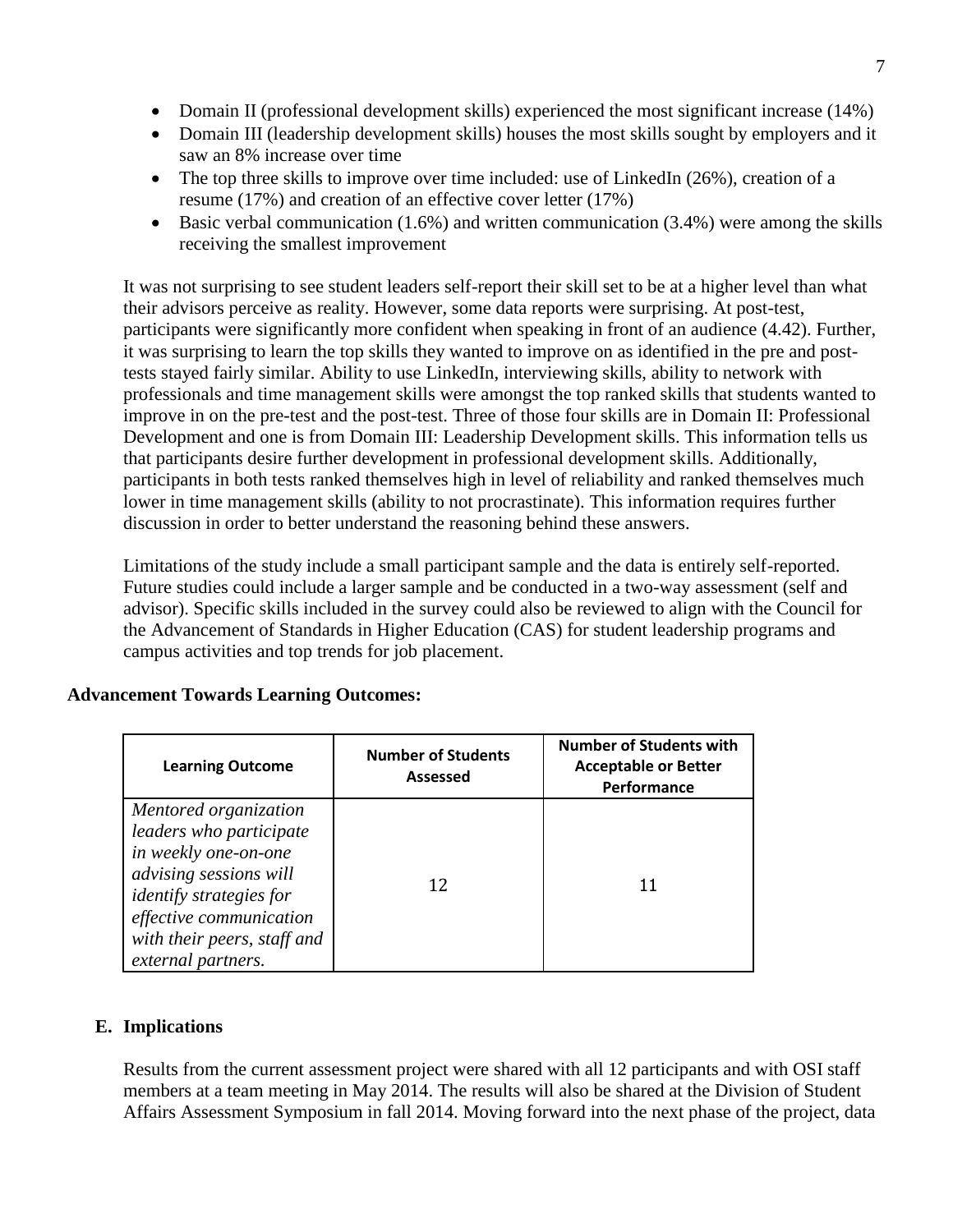will be shared on a consistent basis with both the student populations and the department (once per quarter).

The study provided data that will help OSI shape the next round of the same assessment project. OSI will expand the assessment project moving into 2014-2015 and include additional student leaders within the department. In addition to DAB, eight other student involvement populations were identified to be a part of the project next year, potentially resulting in a sample of 118 participants. The populations include Fraternity/Sorority Tri-Council, Student Government Association, Student Activity Fee-Board, OSI marketing team, OSI student assistants, OSI ambassadors and the OSI EDGE students.

During summer 2014, OSI will review and revise the holistic development survey to be as comprehensive as possible. The department will reach out to campus partners to provide insight based on their specific functional unit (i.e. Career Center, Student Leadership Institute). Once the survey is created, a curriculum menu will be designed to help facilitate learning. The curriculum menu would entail a list of departments and activities that advisors and supervisors could utilize to enhance skill development (i.e. sample activities to learn about problem solving). Along with the curriculum menu, a suggested timeline for follow-up will be created. The curriculum menu and timeline can be tailored to each population"s needs, but would provide consistency across functional area. The department plans to distribute the revised survey to students in September 2014. Students will be asked to self-report and advisors will also report on their students throughout the year, as they learn more about their skill set.

As Student Affairs practitioners, we have a responsibility to ensure we promote an environment of learning. Much of our work takes place outside of the traditional classroom, therefore we must put greater effort into creating experiences for our students where they can apply and explain the theory to practice phenomenon. Leadership and professional development is a lifelong skill. In order to effectively serve our students, we must inquire what areas of growth they seek to build, what skills employers desire and then, create an experience that allows them to grow and be successful.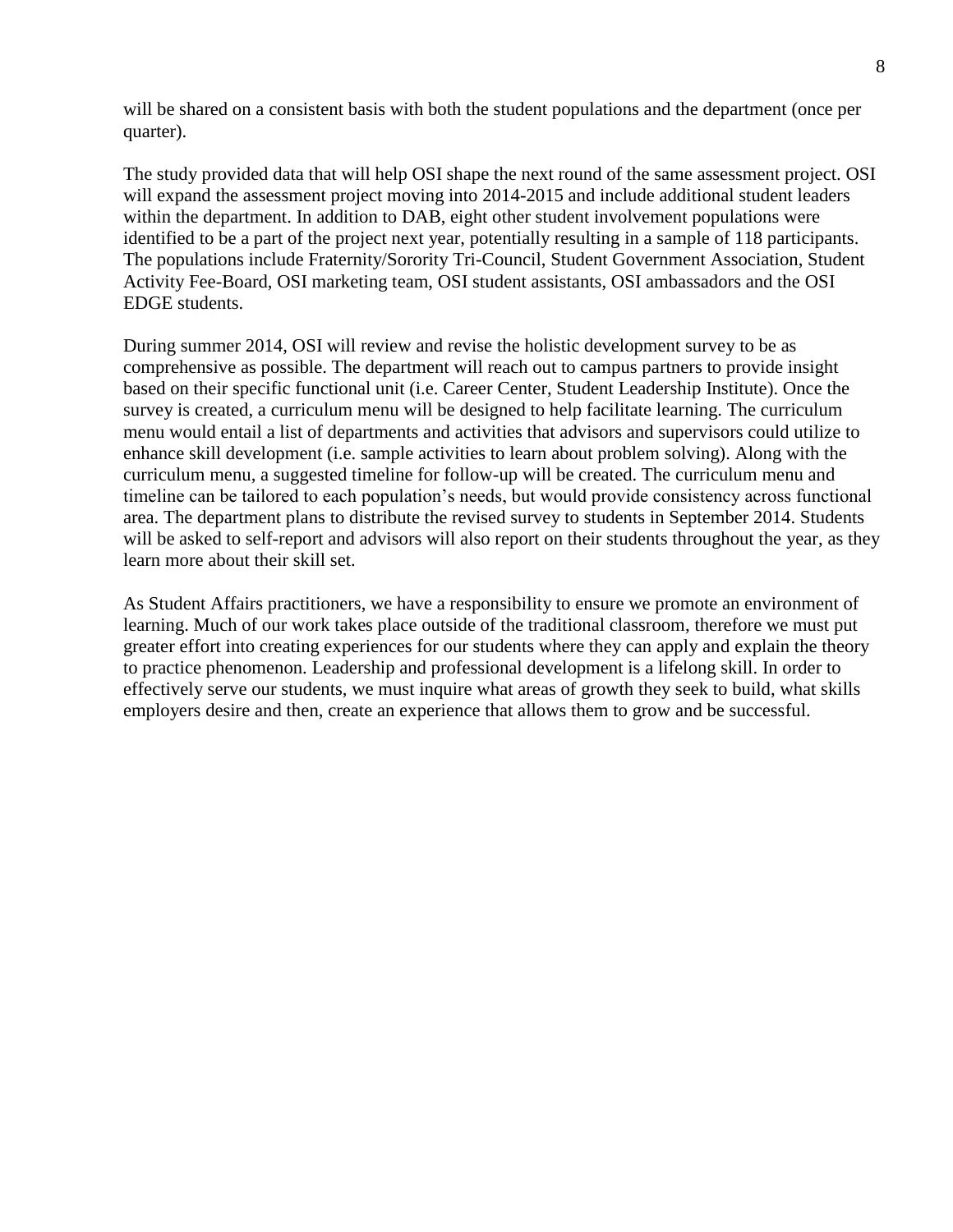### Appendix: Assessment Initiative (Instruments and Results)

#### **PRE-SURVEY**

Leadership Development and Professional Growth

Leadership Development and Professional Growth Survey

Please answer the following questions. Note that each individual students answers will not be disclosed and that this information is to better understand student leaders desired areas of improvement as a whole. Only Tanya and Kathleen will have access to each individual answer.

Full name:

DAB position title:

#### Please rank the following:

|                                       | <b>Extremely poor</b> | Poor | Fair | Pretty confident | Extremely<br>confident |
|---------------------------------------|-----------------------|------|------|------------------|------------------------|
| My<br>organizational<br>skills        | $\Omega$              |      |      |                  | $\circ$                |
| My verbal<br>communication<br>skills  | $\left( \ \right)$    |      | ு    |                  | O                      |
| My written<br>communication<br>skills | ∩ )                   |      | ົ    |                  | O                      |
| My level of<br>self confidence        | ∩                     |      |      |                  | ◯                      |
| My overall<br>attitude                | $\Omega$              |      | ∩    |                  | ∩                      |
| My creativity                         | ∩                     |      | ∩    |                  | $\Omega$               |
| My level of<br>professionalism        |                       |      |      |                  | ∩                      |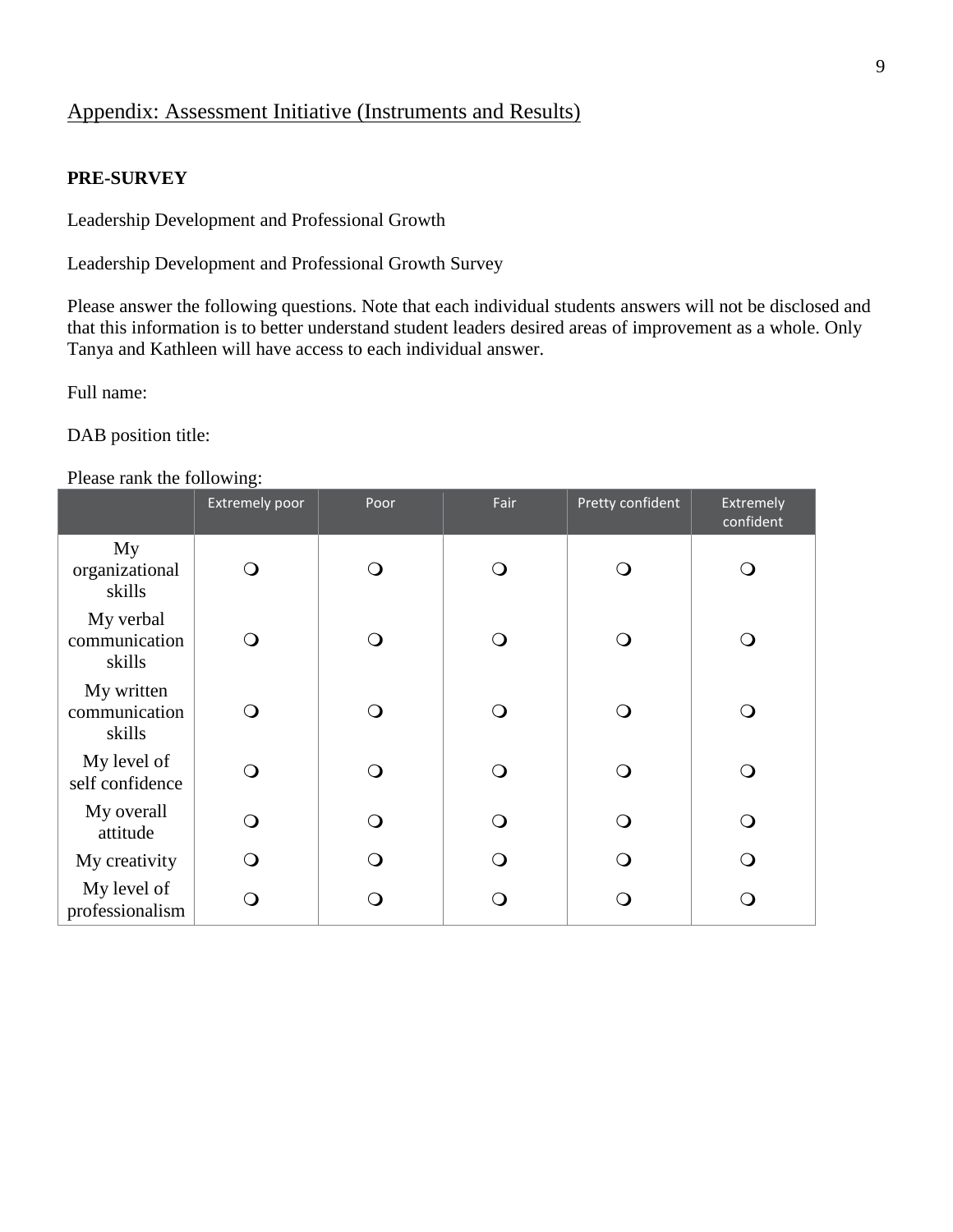|                                                         | Not at all<br>confident | Somewhat<br>confident | Fair | Pretty confident | Extremely<br>confident |
|---------------------------------------------------------|-------------------------|-----------------------|------|------------------|------------------------|
| My<br>knowledge of<br>social media<br>outlets           | Q                       | ∩                     | ∩    |                  | $\Omega$               |
| My ability to<br>use LinkedIn                           | ∩                       | ∩                     | ∩    |                  | ∩                      |
| My ability to<br>create a<br>resume                     | O                       | ∩                     | ∩    |                  | ∩                      |
| My ability to<br>create a cover<br>letter               | O                       | ∩                     | ∩    |                  | ∩                      |
| My ability to<br>network with<br>other<br>professionals | O                       | ∩                     | ∩    |                  | ∩                      |
| My<br>interviewing<br>skills                            | 0                       |                       |      |                  |                        |

### Please rank the following professional development attributes: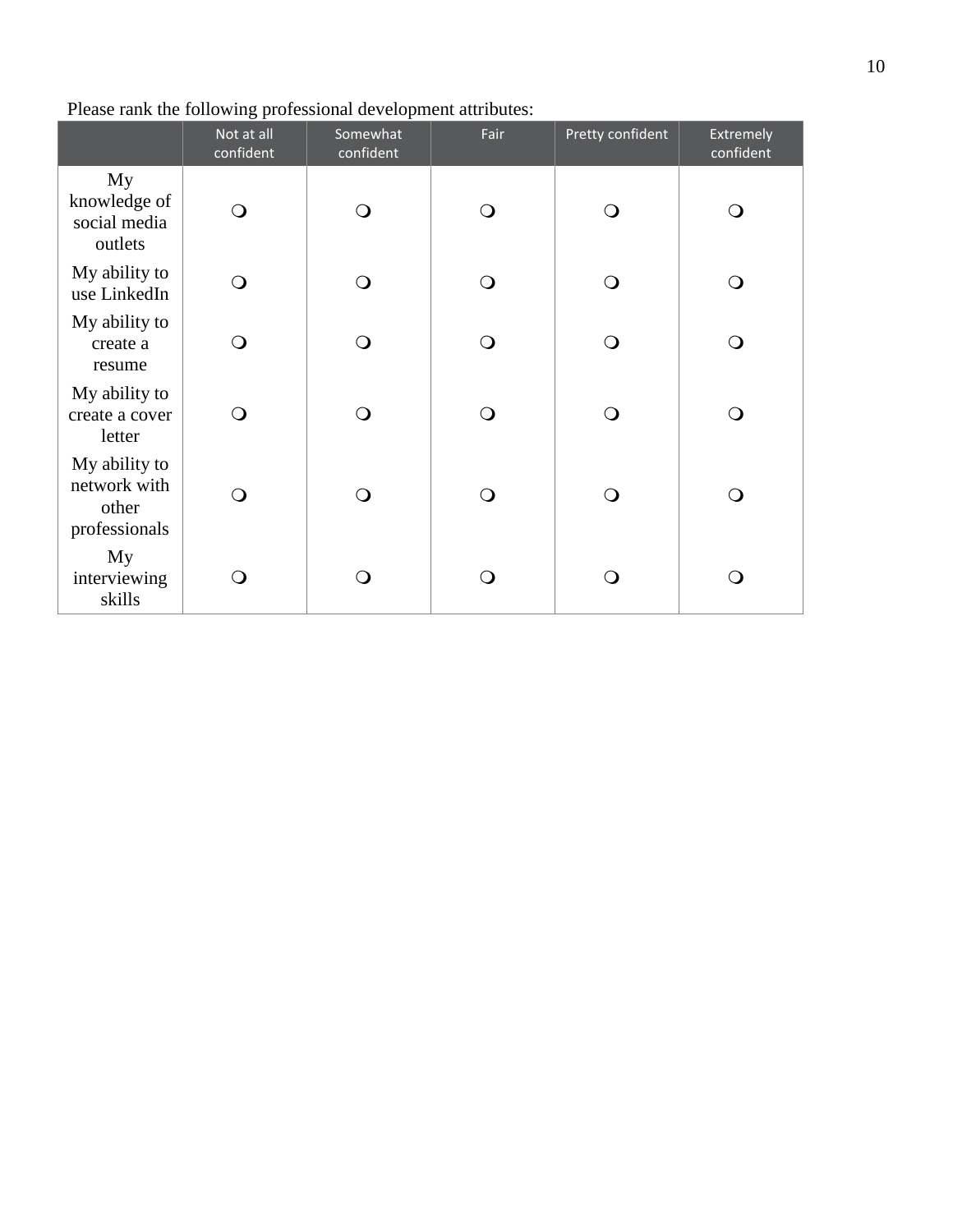## Please rank the following leadership development attributes:

|                                                        | Not at all<br>confident | Somewhat<br>confident | Fair           | Pretty confident | Extremely<br>confident |
|--------------------------------------------------------|-------------------------|-----------------------|----------------|------------------|------------------------|
| My ability to<br>speak in front<br>of an<br>audience   | $\bigcirc$              | $\bigcirc$            | $\bigcirc$     | $\bigcirc$       | $\bigcirc$             |
| My ability to<br>delegate tasks                        | $\bigcirc$              | $\bigcirc$            | $\bigcirc$     | $\bigcirc$       | $\bigcirc$             |
| My ability to<br>inspire others                        | $\bigcirc$              | $\bigcirc$            | $\bigcirc$     | $\bigcirc$       | $\bigcirc$             |
| My ability to<br>engage a<br>room of<br>people         | $\bigcirc$              | $\bigcirc$            | $\bigcirc$     | $\bigcirc$       | $\bigcirc$             |
| My ability to<br>problem<br>solve                      | $\bigcirc$              | $\bigcirc$            | $\bigcirc$     | $\bigcirc$       | $\bigcirc$             |
| My ability to<br>go above and<br>beyond                | $\bigcirc$              | $\bigcirc$            | $\bigcirc$     | $\bigcirc$       | $\bigcirc$             |
| My ability to<br>take<br>constructive<br>criticism     | $\bigcirc$              | $\bigcirc$            | $\bigcirc$     | $\bigcirc$       | $\bigcirc$             |
| My ability to<br>give<br>constructive<br>criticism     | $\bigcirc$              | $\bigcirc$            | $\bigcirc$     | $\bigcirc$       | $\bigcirc$             |
| My ability to<br>collaborate<br>with others            | $\bigcirc$              | $\bigcirc$            | $\bigcirc$     | $\bigcirc$       | $\bigcirc$             |
| My time<br>management<br>skills (not<br>procrastinate) | $\bigcirc$              | $\bigcirc$            | $\bigcirc$     | $\bigcirc$       | $\bigcirc$             |
| My level of<br>reliability                             | $\bigcirc$              | $\bigcirc$            | $\bigcirc$     | $\bigcirc$       | $\bigcirc$             |
| My ability to<br>be a role<br>model to<br>others       | $\bigcirc$              | $\bigcirc$            | $\overline{O}$ | $\bigcirc$       | $\bigcirc$             |
| My ability to<br>run an<br>effective                   | $\bigcirc$              | $\bigcirc$            | $\bigcirc$     | $\bigcirc$       | $\bigcirc$             |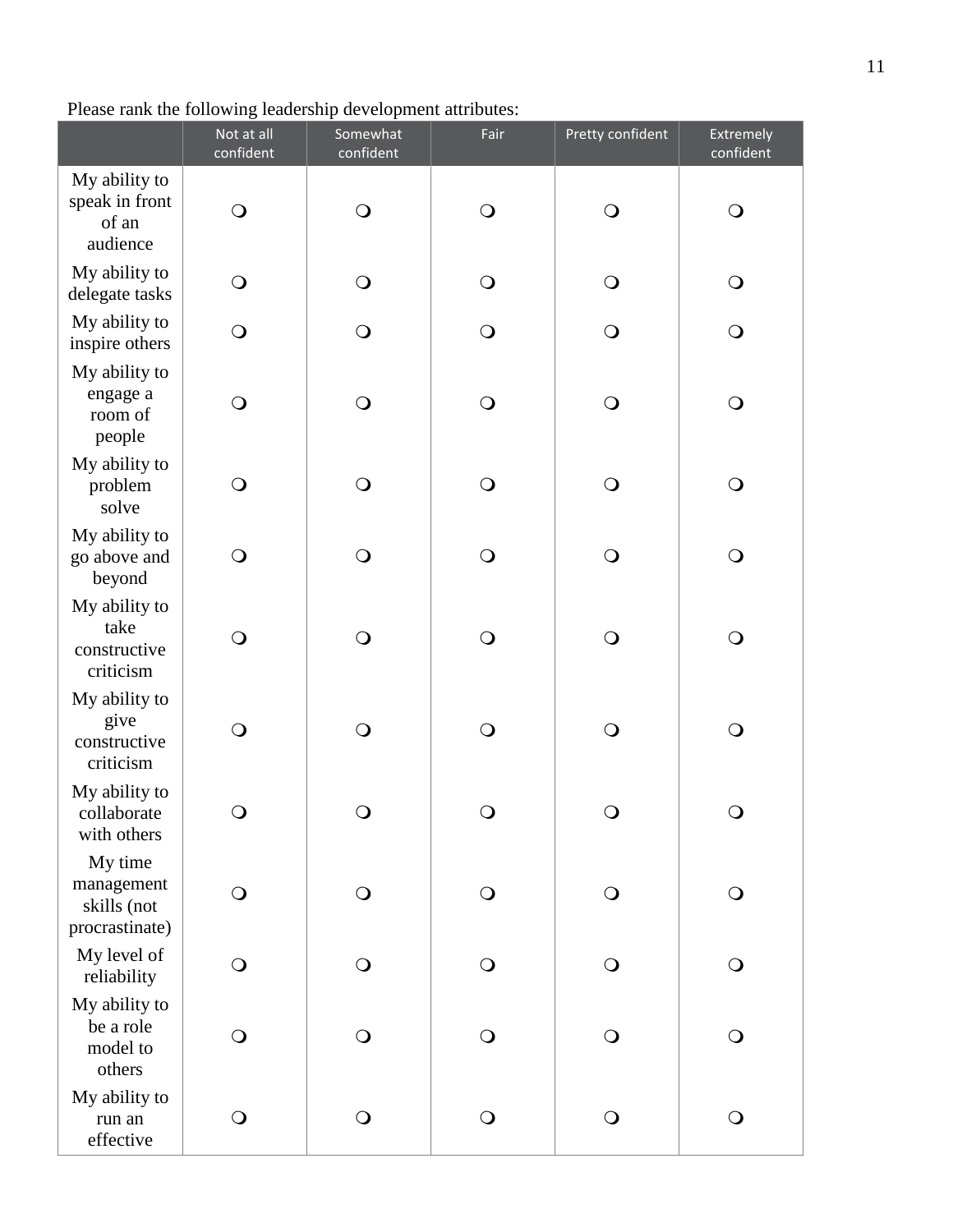| meeting                          |  |  |  |
|----------------------------------|--|--|--|
| My ability to<br>take initiative |  |  |  |

Please mark all of the following items that you would like to improve on: Please check at least five

- $\Box$  My knowledge of social media outlets
- $\Box$  My ability to use LinkedIn
- $\Box$  My ability to create a resume
- $\Box$  My ability to create a cover letter
- $\Box$  My ability to network with other professionals
- $\Box$  My interviewing skills
- $\Box$  My ability to speak in front of an audience
- $\Box$  My ability to delegate tasks
- $\Box$  My ability to inspire others
- $\Box$  My ability to engage a room of people
- $\Box$  My ability to problem solve
- $\Box$  My ability to go above and beyond
- $\Box$  My ability to take constructive criticism
- $\Box$  My ability to give constructive criticism
- $\Box$  My ability to collaborate with others
- $\Box$  My time management skills (not procrastinate)
- $\Box$  My level of reliability
- $\Box$  My ability to be a role model to others
- $\Box$  My ability to run an effective meeting
- $\Box$  My ability to take initiative

Given the areas that you would like to improve on, please rank your top five:

- \_\_\_\_\_\_ What I want to improve on the most:
- \_\_\_\_\_\_ Second most:
- Third most:
- Fourth most:
- Fifth most:

Is there anything not listed that you would like to improve on?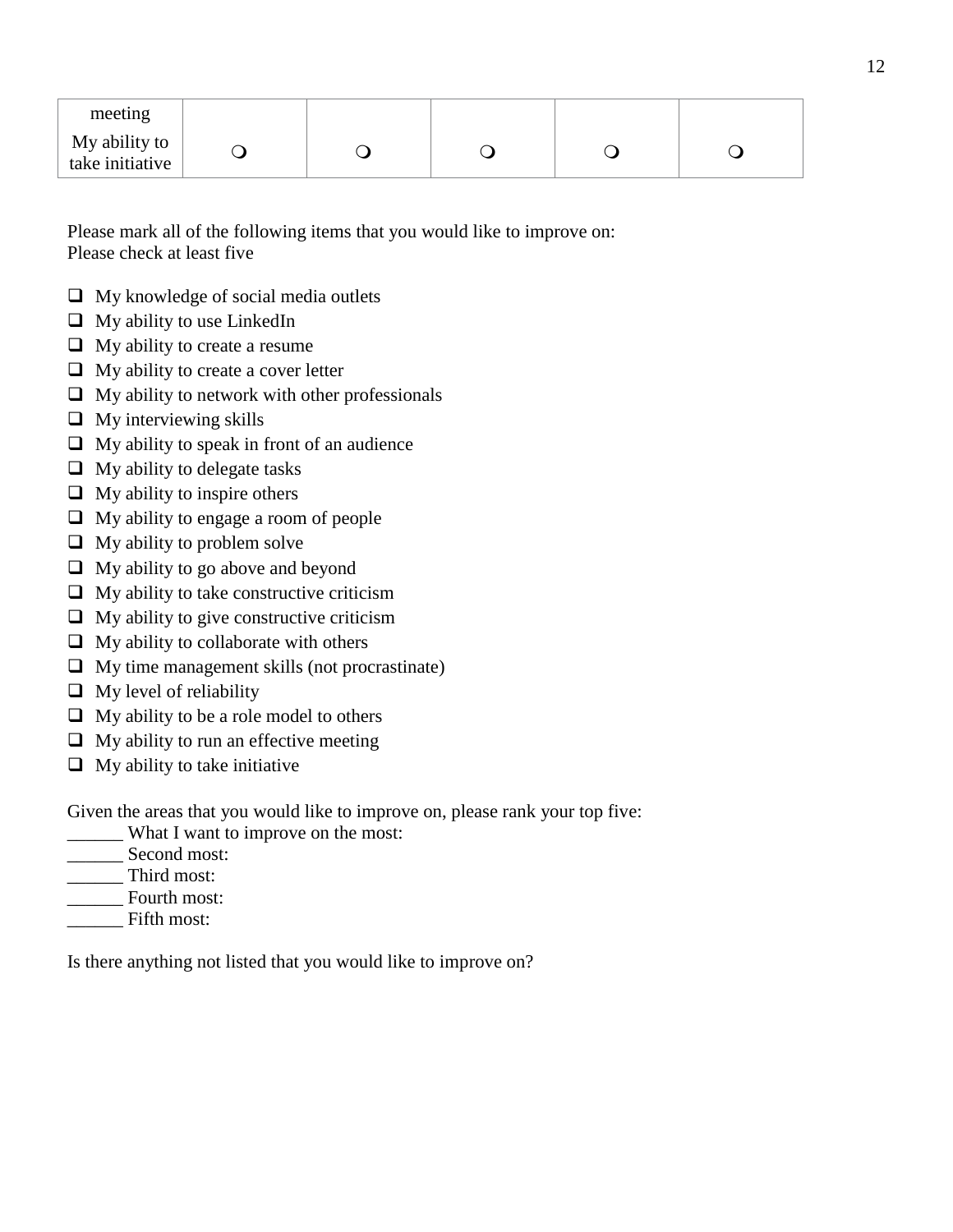### **POST-SURVEY**

Leadership Development Assessment Part 2

Leadership Development and Professional Growth Survey

Please answer the following questions. Note that each individual students answers will not be disclosed and that this information is to better understand student leaders desired areas of improvement as a whole. Only Tanya and Kathleen will have access to each individual"s answers.

Full name:

DAB position title:

Please rate the following:

|                                       | <b>Extremely poor</b> | Poor | Fair | Confident | Extremely<br>confident |
|---------------------------------------|-----------------------|------|------|-----------|------------------------|
| My<br>organizational<br>skills        |                       |      |      |           | $\circ$                |
| My verbal<br>communication<br>skills  |                       |      |      |           | O                      |
| My written<br>communication<br>skills |                       |      |      |           | $\Omega$               |
| My level of<br>self confidence        |                       |      |      |           | ∩                      |
| My overall<br>attitude                | ∩                     |      |      |           | ∩                      |
| My creativity                         | ∩                     |      |      |           | ∩                      |
| My level of<br>professionalism        |                       |      |      |           | ◯                      |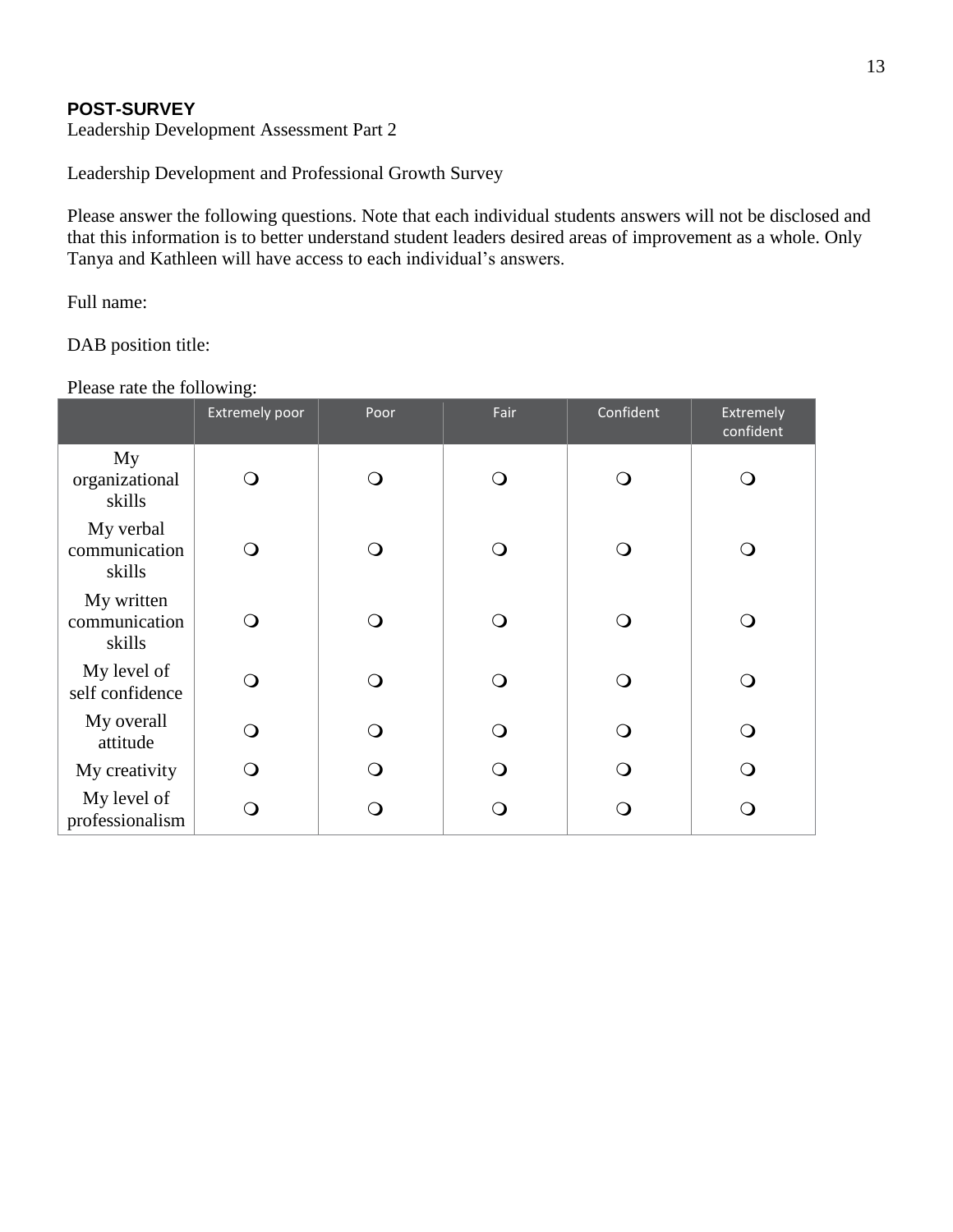|                                                         | Not at all<br>confident | Somewhat<br>confident | Fair | Pretty confident | Extremely<br>confident |
|---------------------------------------------------------|-------------------------|-----------------------|------|------------------|------------------------|
| My<br>knowledge of<br>social media<br>outlets           | Q                       | ∩                     | ∩    |                  | $\Omega$               |
| My ability to<br>use LinkedIn                           | ∩                       | ∩                     | ∩    |                  | ∩                      |
| My ability to<br>create a<br>resume                     | O                       | ∩                     | ∩    |                  | ∩                      |
| My ability to<br>create a cover<br>letter               | O                       | ∩                     | ∩    |                  | ∩                      |
| My ability to<br>network with<br>other<br>professionals | O                       | ∩                     | ∩    |                  | ∩                      |
| My<br>interviewing<br>skills                            | 0                       |                       |      |                  |                        |

### Please rank the following professional development attributes: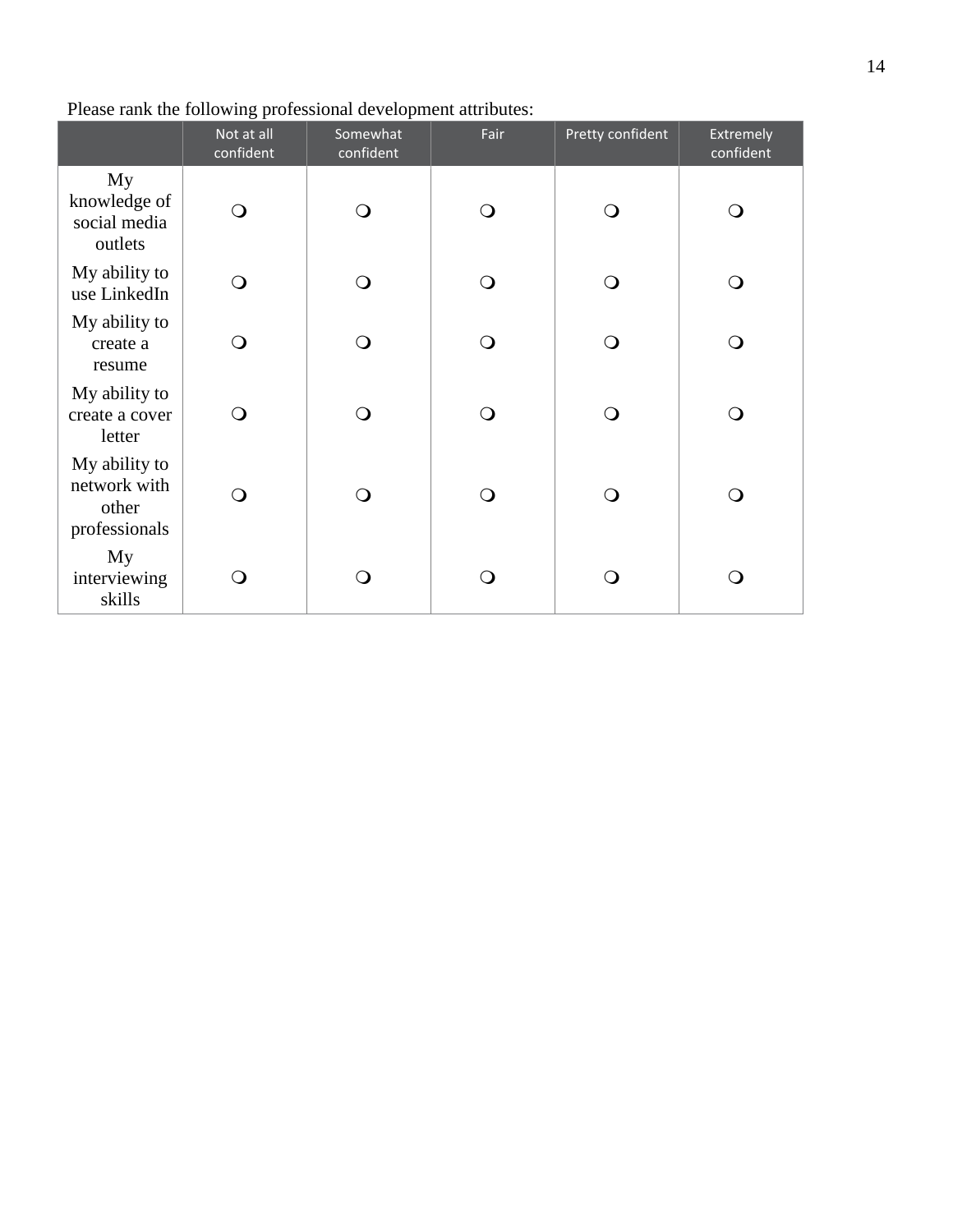## Please rank the following leadership development attributes:

|                                                        | Not at all<br>confident | Somewhat<br>confident | Fair       | Pretty confident | Extremely<br>confident |
|--------------------------------------------------------|-------------------------|-----------------------|------------|------------------|------------------------|
| My ability to<br>speak in front<br>of an<br>audience   | $\bigcirc$              | $\bigcirc$            | $\bigcirc$ | $\mathbf{O}$     | $\bigcirc$             |
| My ability to<br>delegate tasks                        | $\bigcirc$              | $\bigcirc$            | $\bigcirc$ | $\bigcirc$       | $\bigcirc$             |
| My ability to<br>inspire others                        | $\bigcirc$              | $\bigcirc$            | $\bigcirc$ | $\bigcirc$       | $\bigcirc$             |
| My ability to<br>engage a<br>room of<br>people         | $\bigcirc$              | $\bigcirc$            | $\bigcirc$ | $\bigcirc$       | $\bigcirc$             |
| My ability to<br>problem<br>solve                      | $\bigcirc$              | $\bigcirc$            | $\bigcirc$ | $\bigcirc$       | $\bigcirc$             |
| My ability to<br>go above and<br>beyond                | $\bigcirc$              | $\bigcirc$            | $\bigcirc$ | $\bigcirc$       | $\bigcirc$             |
| My ability to<br>take<br>constructive<br>criticism     | $\bigcirc$              | $\bigcirc$            | $\bigcirc$ | $\bigcirc$       | $\bigcirc$             |
| My ability to<br>give<br>constructive<br>criticism     | $\bigcirc$              | $\bigcirc$            | $\bigcirc$ | $\bigcirc$       | $\bigcirc$             |
| My ability to<br>collaborate<br>with others            | $\bigcirc$              | $\bigcirc$            | $\bigcirc$ | $\bigcirc$       | $\bigcirc$             |
| My time<br>management<br>skills (not<br>procrastinate) | $\bigcirc$              | $\bigcirc$            | $\bigcirc$ | $\bigcirc$       | $\bigcirc$             |
| My level of<br>reliability                             | $\bigcirc$              | $\bigcirc$            | $\bigcirc$ | $\bigcirc$       | $\bigcirc$             |
| My ability to<br>be a role<br>model to<br>others       | $\bigcirc$              | $\overline{O}$        | $\Omega$   | $\circ$          | $\bigcirc$             |
| My ability to<br>run an<br>effective                   | $\bigcirc$              | $\bigcirc$            | $\bigcirc$ | $\bigcirc$       | $\bigcirc$             |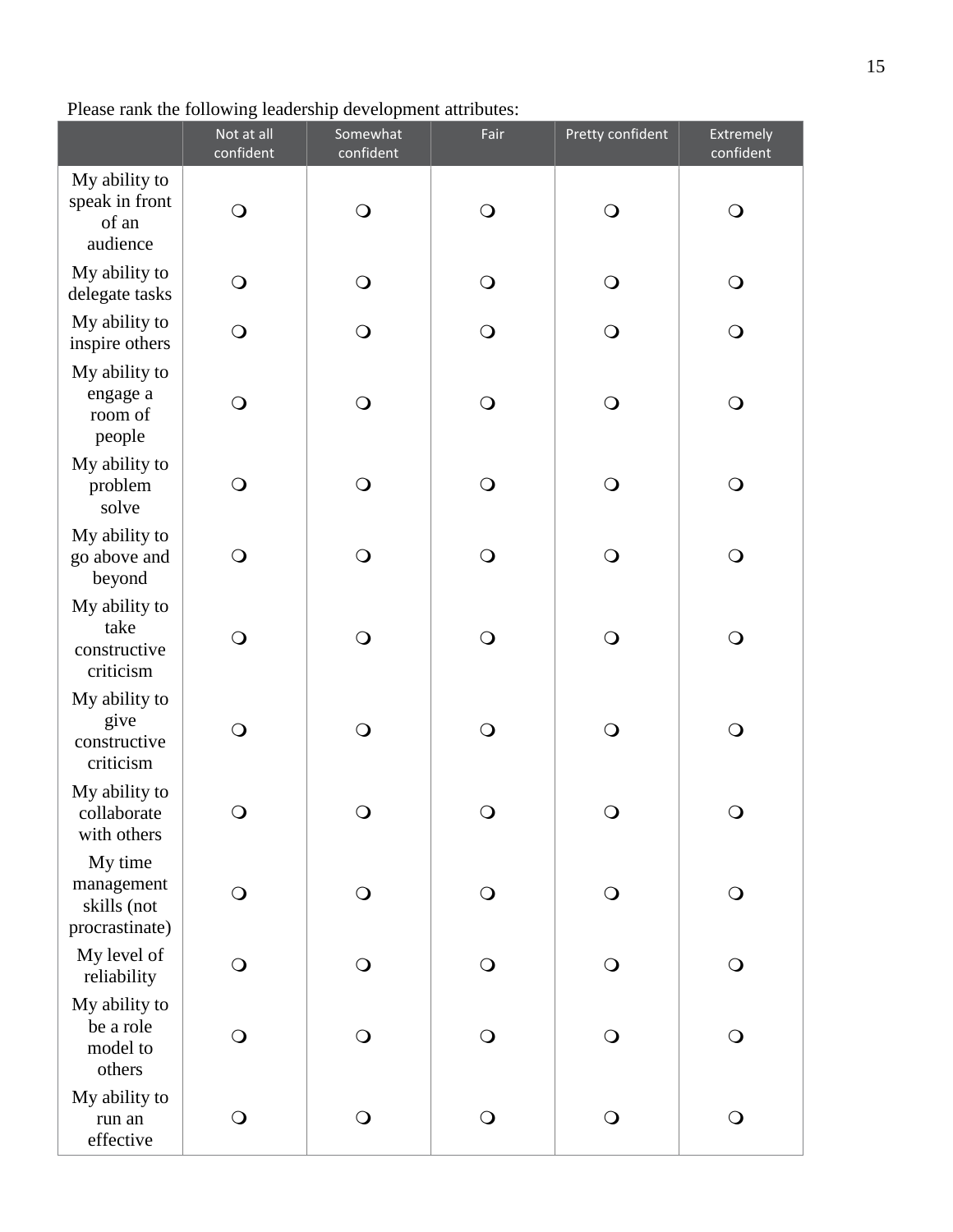| meeting                          |  |  |  |
|----------------------------------|--|--|--|
| My ability to<br>take initiative |  |  |  |

Please mark all of the following items that you would like to improve on: Please check at least five

- $\Box$  My knowledge of social media outlets
- $\Box$  My ability to use LinkedIn
- $\Box$  My ability to create a resume
- $\Box$  My ability to create a cover letter
- $\Box$  My ability to network with other professionals
- $\Box$  My interviewing skills
- $\Box$  My ability to speak in front of an audience
- $\Box$  My ability to delegate tasks
- $\Box$  My ability to inspire others
- $\Box$  My ability to engage a room of people
- $\Box$  My ability to problem solve
- $\Box$  My ability to go above and beyond
- $\Box$  My ability to take constructive criticism
- $\Box$  My ability to give constructive criticism
- $\Box$  My ability to collaborate with others
- $\Box$  My time management skills (not procrastinate)
- $\Box$  My level of reliability
- $\Box$  My ability to be a role model to others
- $\Box$  My ability to run an effective meeting
- $\Box$  My ability to take initiative

Is there anything not listed that you wish would have been worked on throughout the year?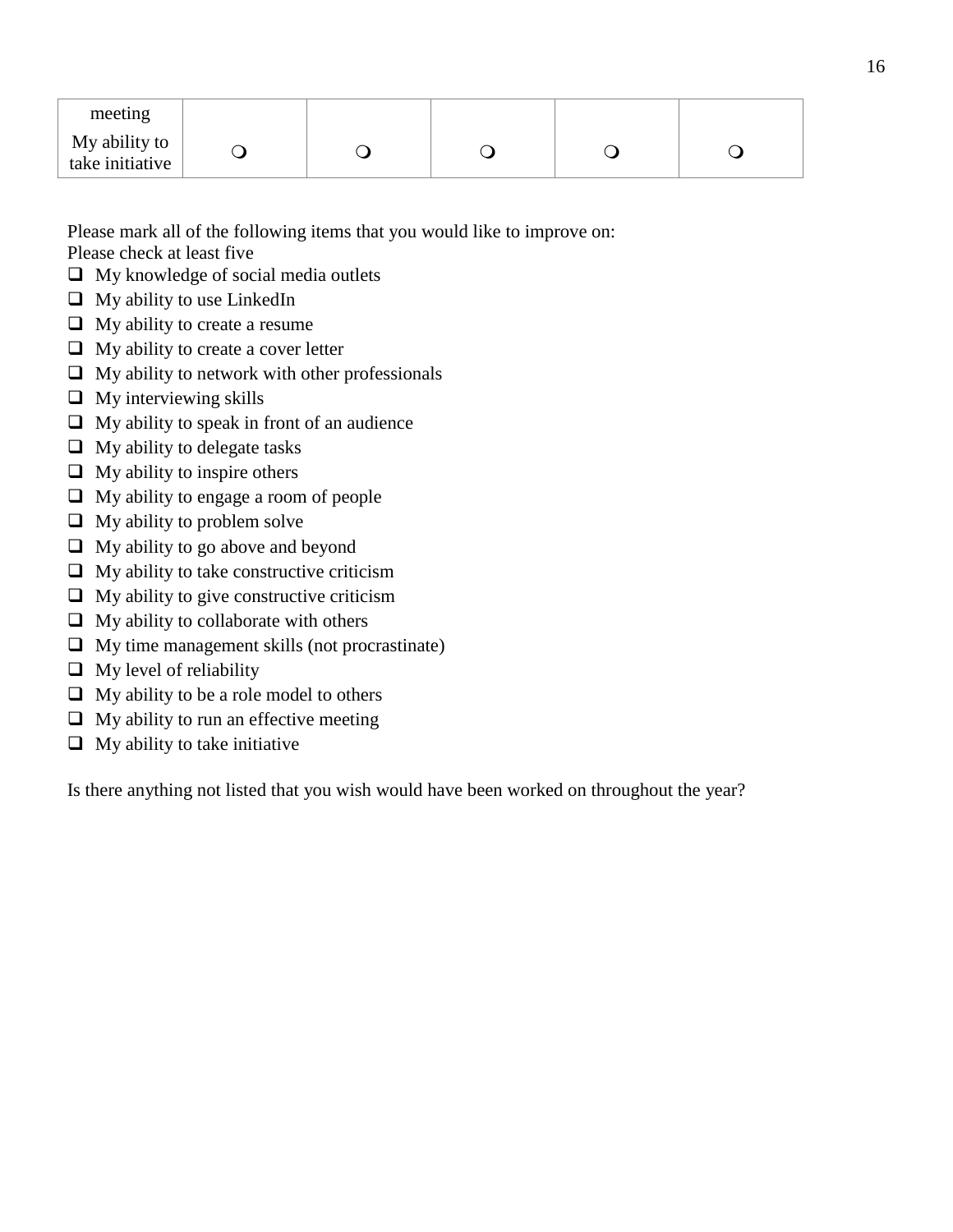## **Initial Report**

### **Last Modified: 09/30/2013**

## **1. Full name:**

| <b>Text Response</b>                  |
|---------------------------------------|
|                                       |
|                                       |
|                                       |
| NAMES WERE REMOVED FOR CONFIDENTIALTY |
|                                       |
|                                       |
|                                       |
|                                       |
|                                       |
|                                       |
|                                       |

| <b>Statistic</b>       | Value |
|------------------------|-------|
| <b>Total Responses</b> |       |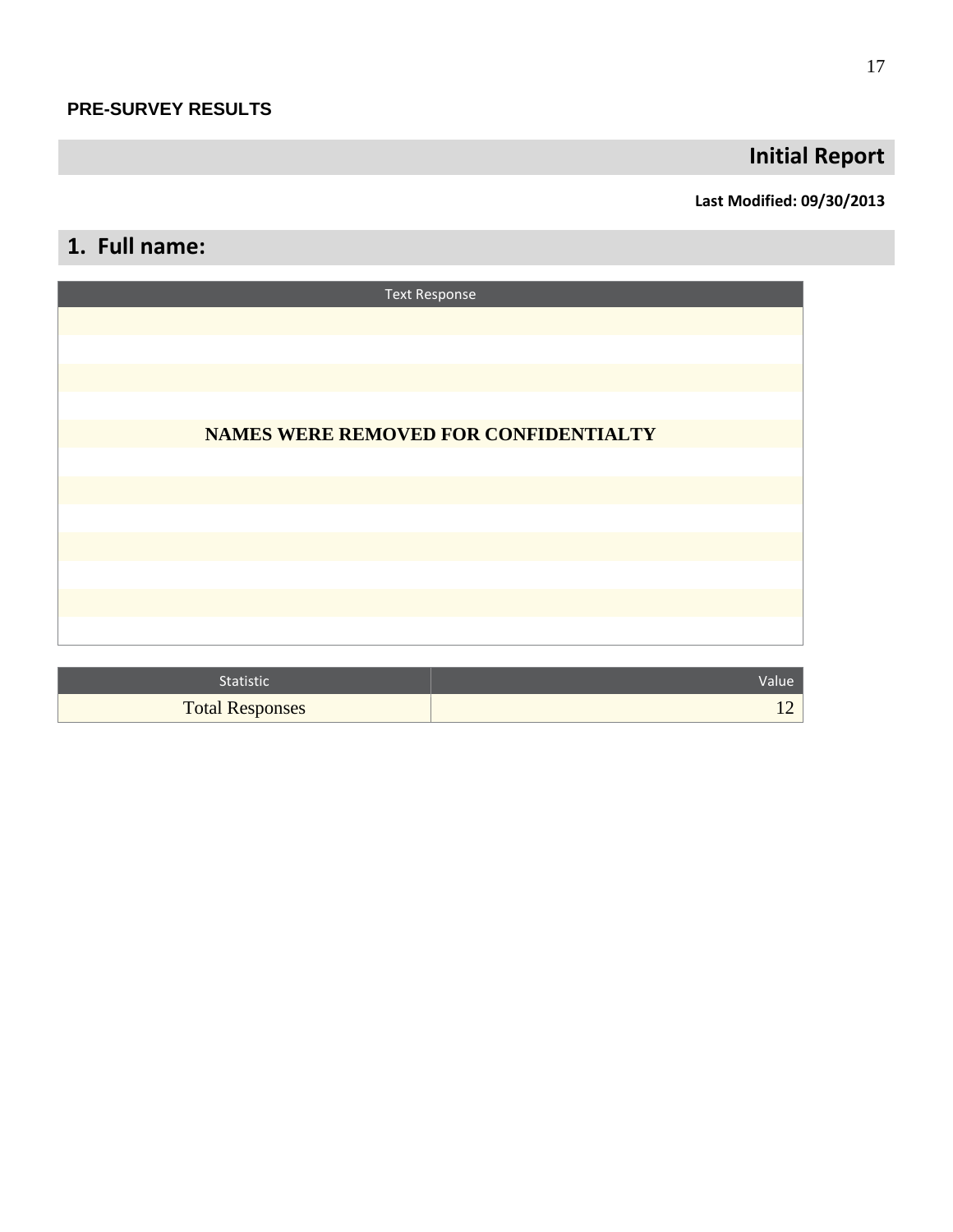## **2. DAB position title:**

| <b>Text Response</b>                      |
|-------------------------------------------|
|                                           |
|                                           |
|                                           |
| POSITIONS WERE REMOVED FOR CONFIDENTIALTY |
|                                           |
|                                           |
|                                           |
|                                           |
|                                           |
|                                           |
|                                           |

| <b>Statistic</b>       |  |
|------------------------|--|
| <b>Total Responses</b> |  |

# **3. Please rank the following:**

L

L

| #              | Question                              | Extremely<br>poor | Not good       | Fair           | Pretty<br>high | <b>Extremely</b><br>high | Total<br>Responses | Mean |
|----------------|---------------------------------------|-------------------|----------------|----------------|----------------|--------------------------|--------------------|------|
| $\mathbf{1}$   | My<br>organizational<br>skills        | $\overline{0}$    | $\mathbf{1}$   | 5              | $\overline{3}$ | 3                        | 12                 | 3.67 |
| 2              | My verbal<br>communication<br>skills  | $\overline{0}$    | $\overline{0}$ | $\overline{2}$ | 9              | $\mathbf{1}$             | 12                 | 3.92 |
| $\overline{3}$ | My written<br>communication<br>skills | $\overline{0}$    | $\mathbf{1}$   | $\overline{0}$ | 9              | 2                        | 12                 | 4.00 |
| $\overline{4}$ | My level of<br>self confidence        | $\overline{0}$    | $\overline{0}$ | $\overline{4}$ | $\overline{7}$ | $\mathbf{1}$             | 12                 | 3.75 |
| 5              | My overall<br>attitude                | $\overline{0}$    | $\overline{0}$ | $\overline{1}$ | 9              | $\overline{2}$           | 12                 | 4.08 |
| 6              | My creativity                         | $\theta$          | $\mathbf{0}$   | 6              | $\overline{4}$ | $\overline{2}$           | 12                 | 3.67 |
| $\overline{7}$ | My level of<br>professionalism        | $\overline{0}$    | $\overline{0}$ | $\overline{2}$ | 6              | $\overline{4}$           | 12                 | 4.17 |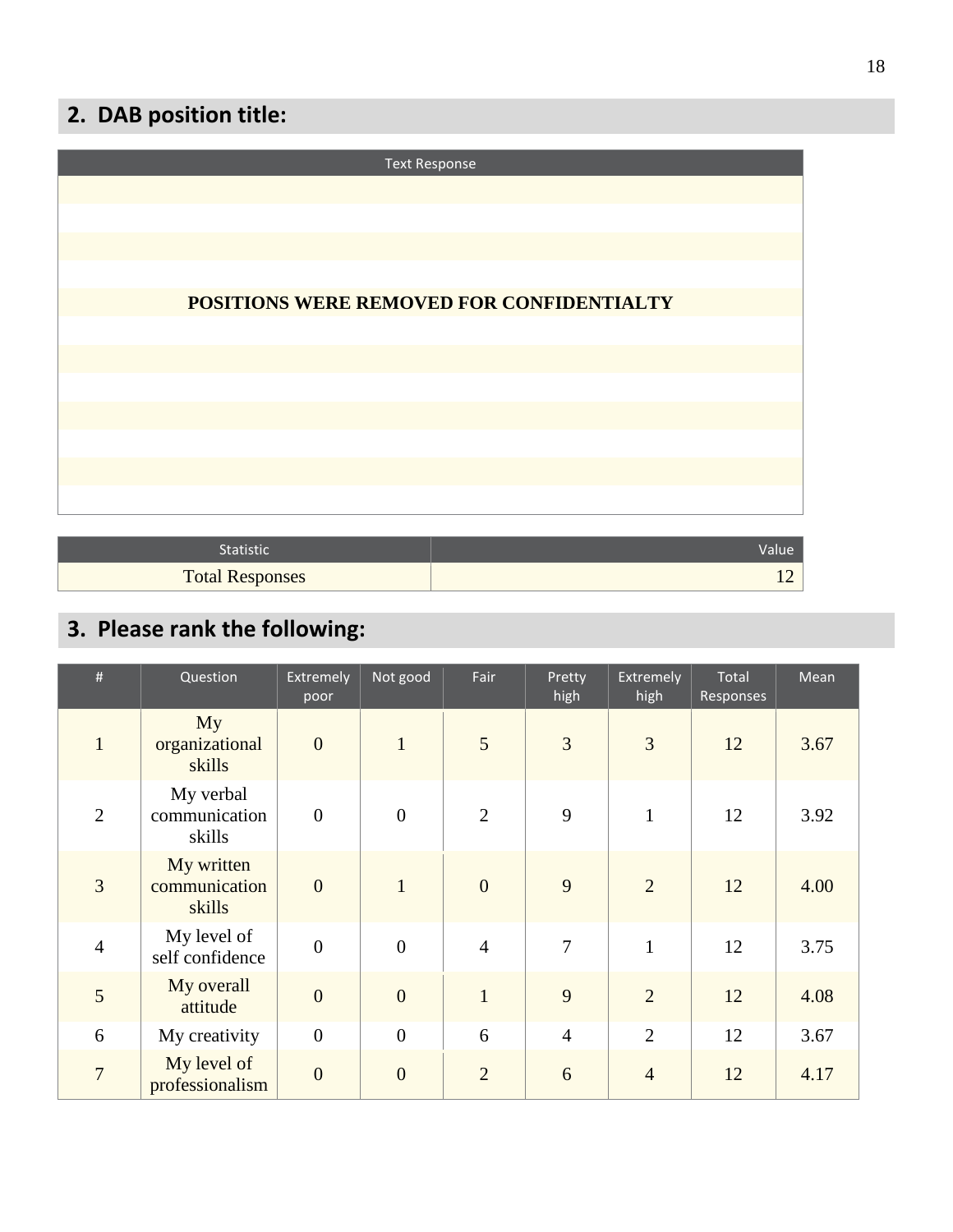| Statistic                    | My<br>organizational<br>skills | My verbal<br>communication<br>skills | My written<br>communication<br>skills | My level of<br>self<br>confidence | My overall<br>attitude | My<br>creativity | My level of<br>professionalism |
|------------------------------|--------------------------------|--------------------------------------|---------------------------------------|-----------------------------------|------------------------|------------------|--------------------------------|
| Min<br>Value                 | $\overline{2}$                 | 3                                    | 2                                     | 3                                 | 3                      | 3                | 3                              |
| Max<br>Value                 | 5                              | 5                                    | 5                                     | 5                                 | 5                      | 5                | 5                              |
| Mean                         | 3.67                           | 3.92                                 | 4.00                                  | 3.75                              | 4.08                   | 3.67             | 4.17                           |
| Variance                     | 0.97                           | 0.27                                 | 0.55                                  | 0.39                              | 0.27                   | 0.61             | 0.52                           |
| <b>Standard</b><br>Deviation | 0.98                           | 0.51                                 | 0.74                                  | 0.62                              | 0.51                   | 0.78             | 0.72                           |
| Total<br>Responses           | 12                             | 12                                   | 12                                    | 12                                | 12                     | 12               | 12                             |

# **4. Please rank the following professional development attributes:**

| #              | Question                                                | Not at all<br>confident | Somewhat<br>confident | Fair           | Pretty<br>confident | <b>Extremely</b><br>confident | Total<br>Responses | Mean |
|----------------|---------------------------------------------------------|-------------------------|-----------------------|----------------|---------------------|-------------------------------|--------------------|------|
| $\mathbf{1}$   | My<br>knowledge<br>of social<br>media<br>outlets        | $\overline{0}$          | $\overline{0}$        | $\overline{2}$ | 5                   | 5                             | 12                 | 4.25 |
| $\overline{2}$ | My ability to<br>use LinkedIn                           | $\mathbf{1}$            | $\overline{3}$        | $\overline{3}$ | $\overline{4}$      | $\mathbf{1}$                  | 12                 | 3.08 |
| 3              | My ability to<br>create a<br>resume                     | $\mathbf{1}$            | $\overline{0}$        | $\overline{3}$ | 6                   | $\overline{2}$                | 12                 | 3.67 |
| $\overline{4}$ | My ability to<br>create a<br>cover letter               | $\mathbf{1}$            | $\mathbf{1}$          | 3              | 5                   | $\overline{2}$                | 12                 | 3.50 |
| 5              | My ability to<br>network<br>with other<br>professionals | $\mathbf{1}$            | $\overline{2}$        | $\overline{4}$ | $\overline{2}$      | 3                             | 12                 | 3.33 |
| 6              | My<br>interviewing<br>skills                            | $\boldsymbol{0}$        | $\overline{2}$        | 3              | $\overline{4}$      | 3                             | 12                 | 3.67 |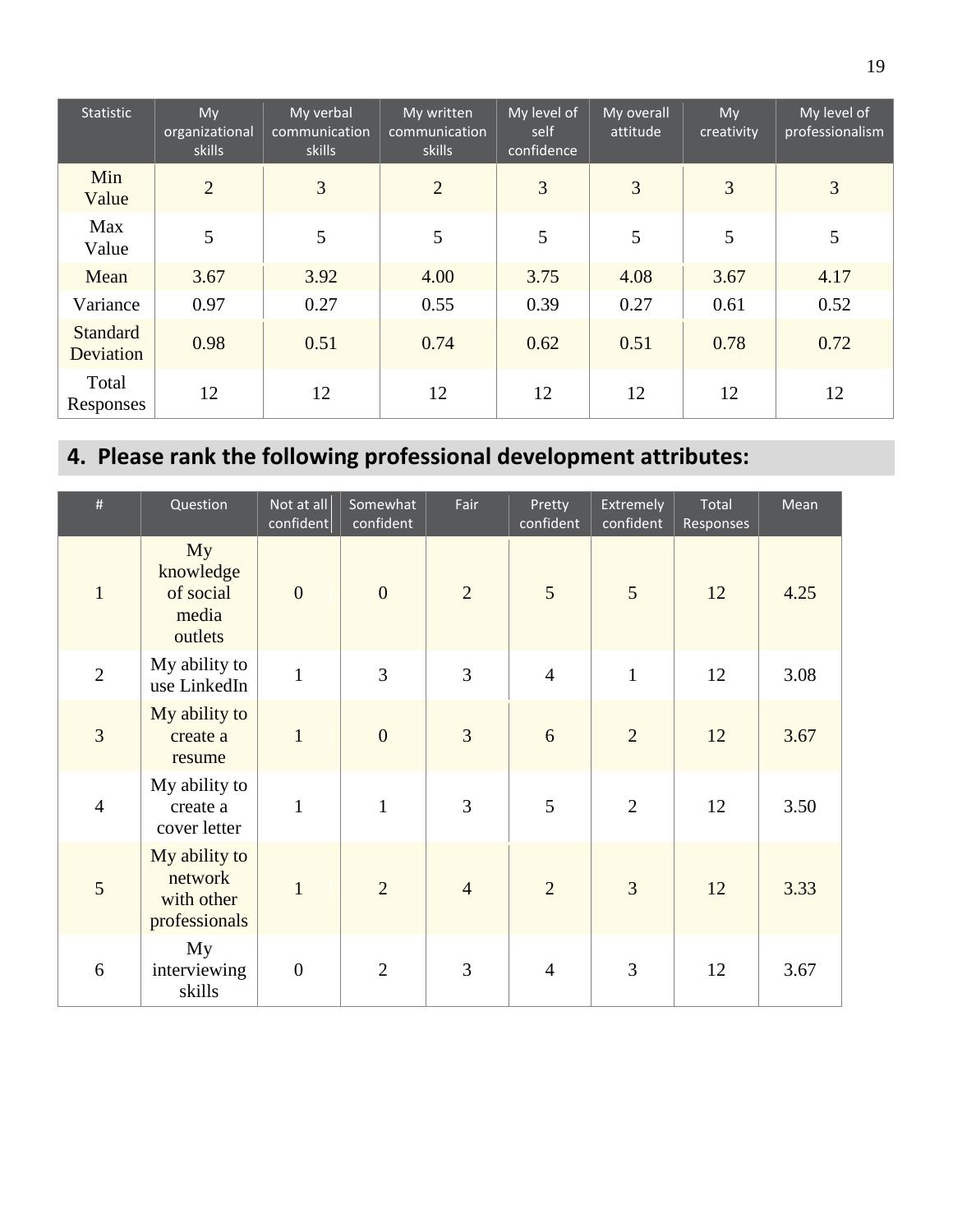| <b>Statistic</b>             | My<br>knowledge of<br>social media<br>outlets | My ability to<br>use LinkedIn | My ability to<br>create a<br>resume | My ability to<br>create a<br>cover letter | My ability to<br>network with<br>other<br>professionals | My<br>interviewing<br>skills |
|------------------------------|-----------------------------------------------|-------------------------------|-------------------------------------|-------------------------------------------|---------------------------------------------------------|------------------------------|
| Min Value                    | 3                                             |                               |                                     | $\mathbf{1}$                              |                                                         | 2                            |
| Max Value                    | 5                                             | 5                             | 5                                   | 5                                         | 5                                                       | 5                            |
| Mean                         | 4.25                                          | 3.08                          | 3.67                                | 3.50                                      | 3.33                                                    | 3.67                         |
| Variance                     | 0.57                                          | 1.36                          | 1.15                                | 1.36                                      | 1.70                                                    | 1.15                         |
| <b>Standard</b><br>Deviation | 0.75                                          | 1.16                          | 1.07                                | 1.17                                      | 1.30                                                    | 1.07                         |
| Total<br>Responses           | 12                                            | 12                            | 12                                  | 12                                        | 12                                                      | 12                           |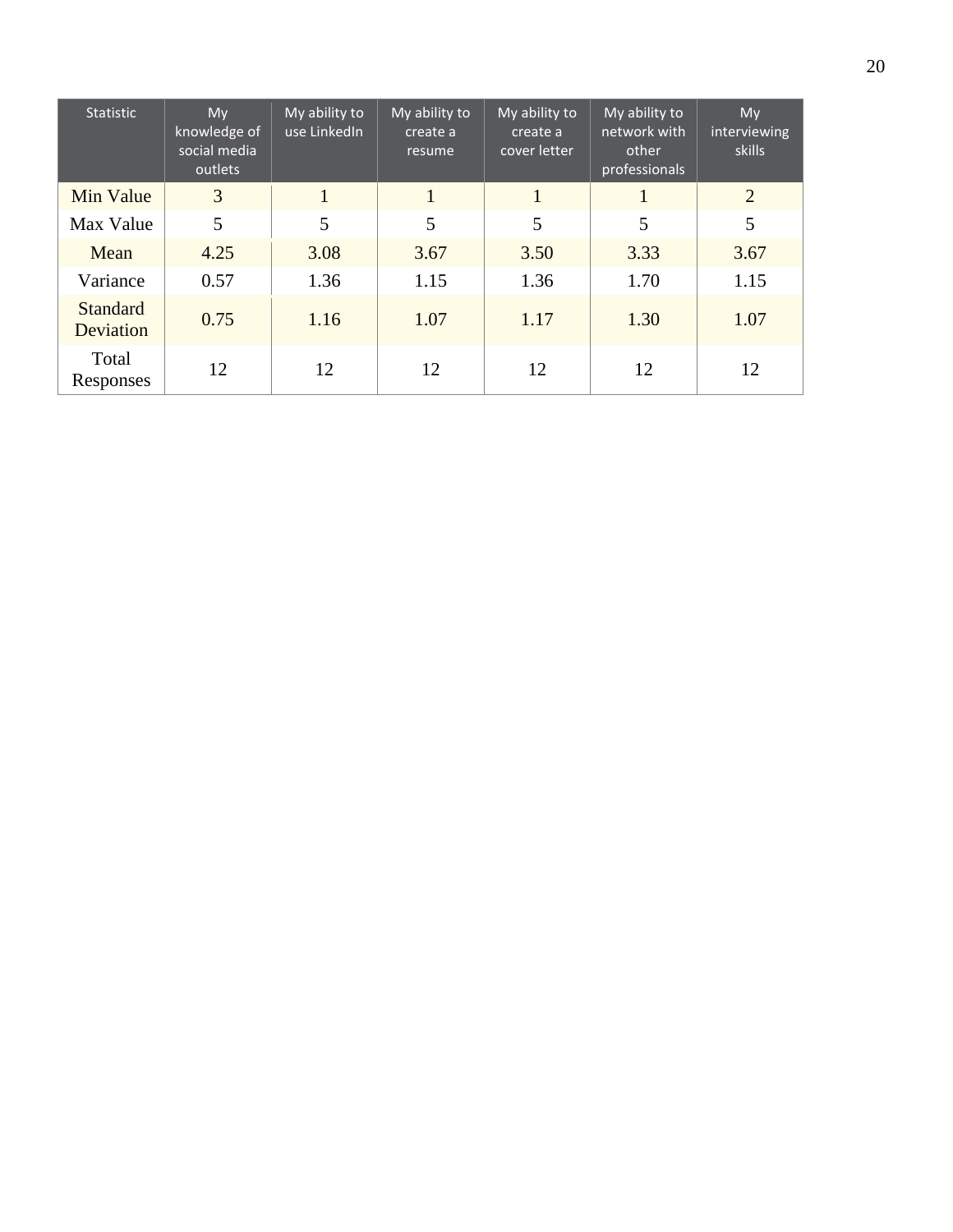# **5. Please rank the following leadership development attributes:**

| $\#$           | Question                                               | Not at all<br>confident | Somewhat<br>confident | Fair           | Pretty<br>confident | Extremely<br>confident | Total<br>Responses | Mean |
|----------------|--------------------------------------------------------|-------------------------|-----------------------|----------------|---------------------|------------------------|--------------------|------|
| $\mathbf{1}$   | My ability to<br>speak in front<br>of an<br>audience   | $\mathbf{1}$            | $\overline{0}$        | $\overline{2}$ | 8                   | $\mathbf{1}$           | 12                 | 3.67 |
| $\overline{2}$ | My ability to<br>delegate<br>tasks                     | $\boldsymbol{0}$        | $1\,$                 | $\overline{2}$ | 6                   | 3                      | 12                 | 3.92 |
| 3              | My ability to<br>inspire others                        | $\boldsymbol{0}$        | $\boldsymbol{0}$      | $\overline{3}$ | $\overline{7}$      | $\overline{2}$         | 12                 | 3.92 |
| $\overline{4}$ | My ability to<br>engage a<br>room of<br>people         | $\boldsymbol{0}$        | $\mathbf{1}$          | 3              | 6                   | $\overline{2}$         | 12                 | 3.75 |
| 5              | My ability to<br>problem<br>solve                      | $\mathbf{0}$            | $\overline{0}$        | $\overline{4}$ | 5                   | $\overline{3}$         | 12                 | 3.92 |
| $\sqrt{6}$     | My ability to<br>go above and<br>beyond                | $\boldsymbol{0}$        | $\boldsymbol{0}$      | $\mathbf{1}$   | $\boldsymbol{7}$    | $\overline{4}$         | 12                 | 4.25 |
| $\overline{7}$ | My ability to<br>take<br>constructive<br>criticism     | $\boldsymbol{0}$        | 3                     | $\mathbf{1}$   | $\overline{4}$      | $\overline{4}$         | 12                 | 3.75 |
| $8\,$          | My ability to<br>give<br>constructive<br>criticism     | $\boldsymbol{0}$        | 3                     | 3              | $\mathbf{2}$        | $\overline{4}$         | 12                 | 3.58 |
| 9              | My ability to<br>collaborate<br>with others            | $\mathbf{0}$            | $\overline{0}$        | $\overline{3}$ | 5                   | $\overline{4}$         | 12                 | 4.08 |
| $10\,$         | My time<br>management<br>skills (not<br>procrastinate) | $\boldsymbol{0}$        | $\overline{4}$        | $\mathbf{2}$   | $\overline{4}$      | $\overline{2}$         | 12                 | 3.33 |
| $11\,$         | My level of<br>reliability                             | $\boldsymbol{0}$        | $\boldsymbol{0}$      | $\mathbf{1}$   | 5                   | 6                      | 12                 | 4.42 |
| $12\,$         | My ability to<br>be a role<br>model to<br>others       | $\boldsymbol{0}$        | $\mathbf 1$           | $\overline{4}$ | $\overline{4}$      | 3                      | 12                 | 3.75 |
| 13             | My ability to                                          | $\boldsymbol{0}$        | $\overline{2}$        | $\overline{3}$ | $5\overline{)}$     | $\overline{2}$         | 12                 | 3.58 |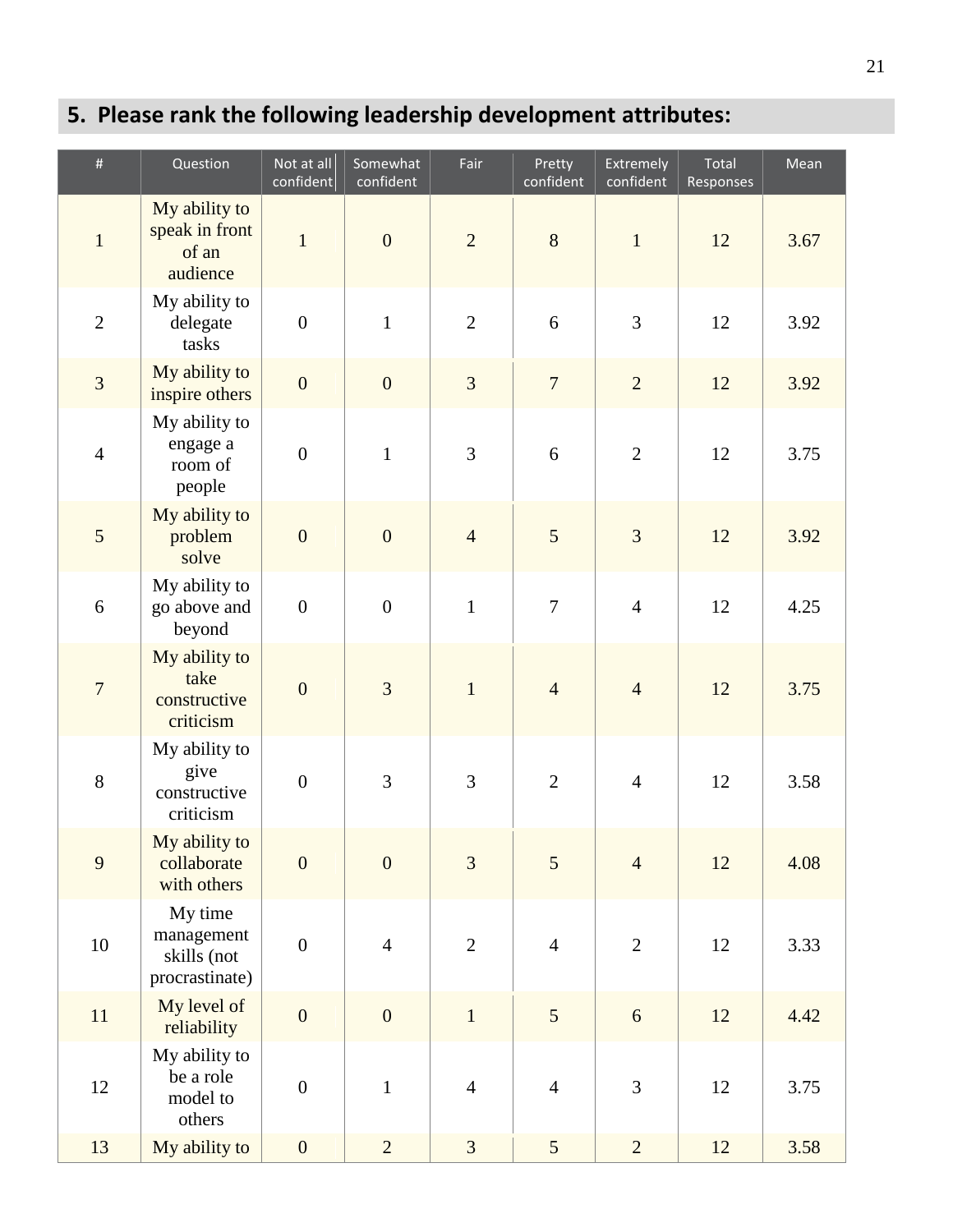|                                      |                                                                        | run an<br>effective<br>meeting                |                                                      |                                                                                       |                                              |                                                              |                                                               |                                                               |                                                          |                                                                   |                                                 |                                                                                        |                                                                   |                                                |
|--------------------------------------|------------------------------------------------------------------------|-----------------------------------------------|------------------------------------------------------|---------------------------------------------------------------------------------------|----------------------------------------------|--------------------------------------------------------------|---------------------------------------------------------------|---------------------------------------------------------------|----------------------------------------------------------|-------------------------------------------------------------------|-------------------------------------------------|----------------------------------------------------------------------------------------|-------------------------------------------------------------------|------------------------------------------------|
| 14                                   |                                                                        | My ability to<br>take initiative              |                                                      | $\boldsymbol{0}$                                                                      |                                              | $\overline{0}$                                               | 3                                                             |                                                               | 5                                                        | $\overline{4}$                                                    | 12                                              |                                                                                        | 4.08                                                              |                                                |
| Statisti<br>$\mathsf{C}$             | My<br>abilit<br>y to<br>spea<br>k in<br>front<br>of an<br>audie<br>nce | My<br>abilit<br>y to<br>dele<br>gate<br>tasks | My<br>abili<br>ty<br>to<br>insp<br>ire<br>oth<br>ers | My<br>abili<br>ty<br>to<br>eng<br>age<br>$\mathsf{a}$<br>roo<br>m<br>of<br>peo<br>ple | My<br>abilit<br>y to<br>prob<br>lem<br>solve | My<br>abili<br>ty to<br>go<br>abo<br>ve<br>and<br>bey<br>ond | My<br>ability<br>to take<br>constru<br>ctive<br>criticis<br>m | My<br>ability<br>to give<br>constru<br>ctive<br>criticis<br>m | My<br>ability<br>to<br>collab<br>orate<br>with<br>others | My time<br>manage<br>ment<br>skills<br>(not<br>procrast<br>inate) | My<br>level<br>$\mathsf{of}$<br>reliab<br>ility | My<br>abil<br>ity<br>to<br>be<br>$\mathsf{a}$<br>role<br>mo<br>del<br>to<br>oth<br>ers | My<br>abilit<br>y to<br>run<br>an<br>effec<br>tive<br>meet<br>ing | My<br>abilit<br>y to<br>take<br>initia<br>tive |
| Min<br>Value                         | $\mathbf{1}$                                                           | $\overline{2}$                                | $\overline{3}$                                       | $\overline{2}$                                                                        | 3                                            | $\overline{3}$                                               | $\overline{2}$                                                | $\overline{2}$                                                | 3                                                        | $\overline{2}$                                                    | $\overline{3}$                                  | $\overline{2}$                                                                         | $\overline{2}$                                                    | $\overline{3}$                                 |
| Max<br>Value                         | 5                                                                      | 5                                             | 5                                                    | 5                                                                                     | 5                                            | 5                                                            | 5                                                             | 5                                                             | 5                                                        | 5                                                                 | 5                                               | 5                                                                                      | 5                                                                 | 5                                              |
| Mean                                 | 3.67                                                                   | 3.92                                          | 3.9<br>$\overline{2}$                                | 3.7<br>5                                                                              | 3.92                                         | 4.2<br>5                                                     | 3.75                                                          | 3.58                                                          | 4.08                                                     | 3.33                                                              | 4.42                                            | 3.7<br>5                                                                               | 3.58                                                              | 4.08                                           |
| Varia<br>nce                         | 0.97                                                                   | 0.81                                          | 0.4<br>5                                             | 0.7<br>5                                                                              | 0.63                                         | 0.3<br>9                                                     | 1.48                                                          | 1.54                                                          | 0.63                                                     | 1.33                                                              | 0.45                                            | 0.9<br>3                                                                               | 0.99                                                              | 0.63                                           |
| <b>Stand</b><br>ard<br>Devia<br>tion | 0.98                                                                   | 0.90                                          | 0.6<br>$\overline{7}$                                | 0.8<br>$\overline{7}$                                                                 | 0.79                                         | 0.6<br>$\overline{2}$                                        | 1.22                                                          | 1.24                                                          | 0.79                                                     | 1.15                                                              | 0.67                                            | 0.9<br>$\overline{7}$                                                                  | 1.00                                                              | 0.79                                           |
| Total<br>Respo<br>nses               | 12                                                                     | 12                                            | 12                                                   | 12                                                                                    | 12                                           | 12                                                           | 12                                                            | 12                                                            | 12                                                       | 12                                                                | 12                                              | 12                                                                                     | 12                                                                | 12                                             |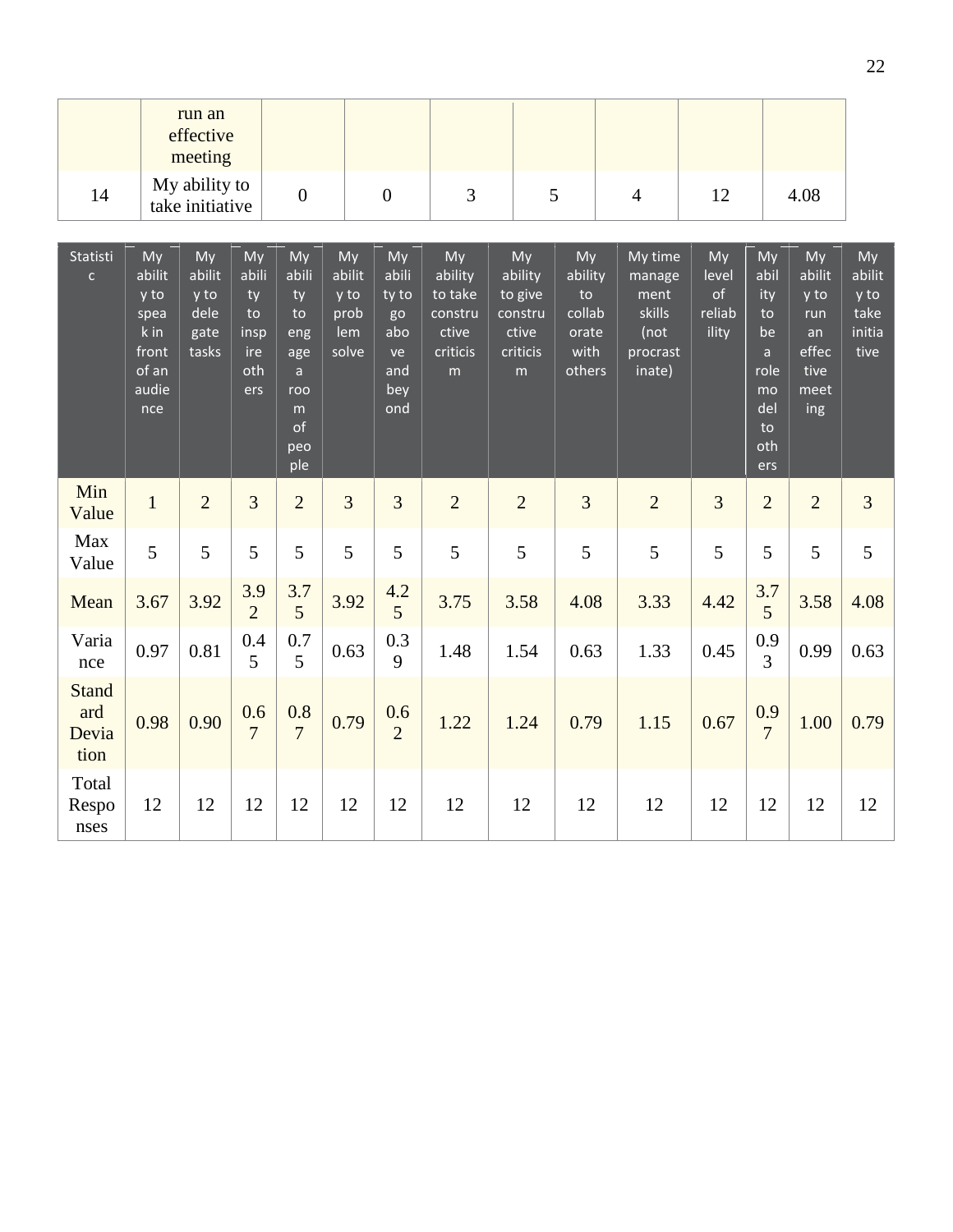# **6. Please mark all of the following items that you would like to improve on: Please check at least five**

| $\#$           | Answer                                                  | Response         | $\%$ |
|----------------|---------------------------------------------------------|------------------|------|
| $\mathbf{1}$   | My knowledge<br>of social media<br>outlets              | $\overline{2}$   | 17%  |
| $\overline{2}$ | My ability to use<br>LinkedIn                           | $8\,$            | 67%  |
| $\mathfrak{Z}$ | My ability to<br>create a resume                        | $\sqrt{6}$       | 50%  |
| $\overline{4}$ | My ability to<br>create a cover<br>letter               | $\boldsymbol{7}$ | 58%  |
| 5              | My ability to<br>network with<br>other<br>professionals | $\boldsymbol{7}$ | 58%  |
| 6              | My interviewing<br>skills                               | $8\,$            | 67%  |
| $\overline{7}$ | My ability to<br>speak in front of<br>an audience       | $\overline{4}$   | 33%  |
| $8\,$          | My ability to<br>delegate tasks                         | 5                | 42%  |
| 9              | My ability to<br>inspire others                         | $\overline{3}$   | 25%  |
| $10\,$         | My ability to<br>engage a room<br>of people             | $\overline{4}$   | 33%  |
| 11             | My ability to<br>problem solve                          | 3                | 25%  |
| 12             | My ability to go<br>above and<br>beyond                 | $\mathbf{1}$     | 8%   |
| 13             | My ability to<br>take constructive<br>criticism         | $\overline{4}$   | 33%  |
| 14             | My ability to<br>give<br>constructive<br>criticism      | $\overline{4}$   | 33%  |
| 15             | My ability to                                           | $1\,$            | 8%   |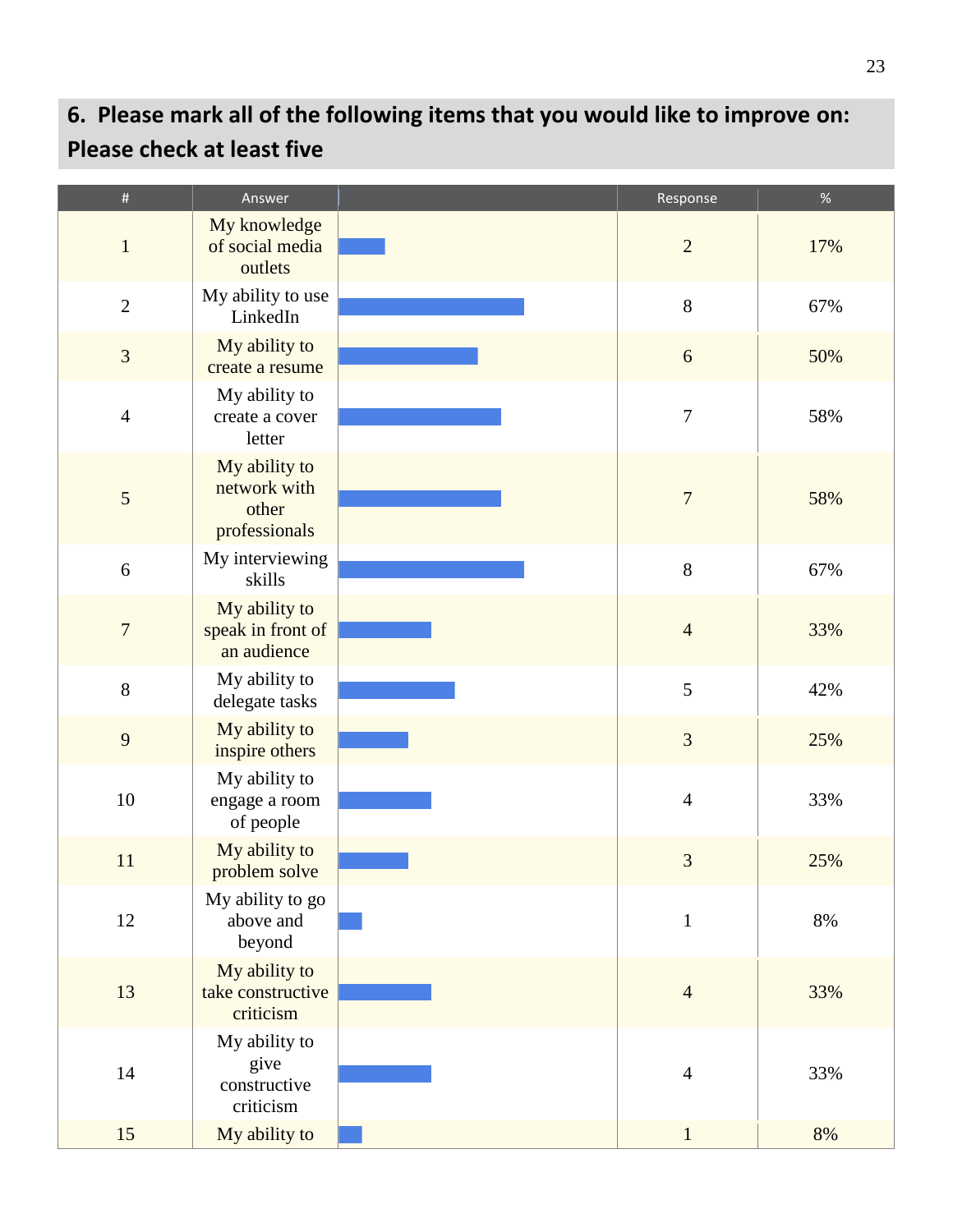|    | collaborate with<br>others                             |                |     |
|----|--------------------------------------------------------|----------------|-----|
| 16 | My time<br>management<br>skills (not<br>procrastinate) | 6              | 50% |
| 17 | My level of<br>reliability                             | $\theta$       | 0%  |
| 18 | My ability to be<br>a role model to<br>others          | 1              | 8%  |
| 19 | My ability to run<br>an effective<br>meeting           | $\overline{4}$ | 33% |
| 20 | My ability to<br>take initiative                       | $\overline{2}$ | 17% |

| Statistic              | Value |
|------------------------|-------|
| Min Value              |       |
| Max Value              |       |
| <b>Total Responses</b> |       |

## **7. Given the areas that you would like to improve on, please rank your top five:**

| $\#$           | Answer                                          | $\mathbf 1$      | $\overline{2}$   | $\overline{3}$   | $\overline{4}$   | 5 <sub>1</sub>   | Total<br>Responses |
|----------------|-------------------------------------------------|------------------|------------------|------------------|------------------|------------------|--------------------|
| $\mathbf{1}$   | What I<br>want to<br>improve<br>on the<br>most: | 12               | $\boldsymbol{0}$ | $\boldsymbol{0}$ | $\overline{0}$   | $\mathbf{0}$     | 12                 |
| $\overline{2}$ | Second<br>most:                                 | $\boldsymbol{0}$ | 12               | $\boldsymbol{0}$ | $\boldsymbol{0}$ | $\boldsymbol{0}$ | 12                 |
| 3              | <b>Third</b><br>most:                           | $\overline{0}$   | $\boldsymbol{0}$ | 12               | $\overline{0}$   | $\overline{0}$   | 12                 |
| $\overline{4}$ | Fourth<br>most:                                 | $\overline{0}$   | $\boldsymbol{0}$ | $\boldsymbol{0}$ | 12               | $\boldsymbol{0}$ | 12                 |
| 5              | Fifth<br>most:                                  | $\overline{0}$   | $\overline{0}$   | $\boldsymbol{0}$ | $\overline{0}$   | 12               | 12                 |
|                | Total                                           | 12               | 12               | 12               | 12               | 12               |                    |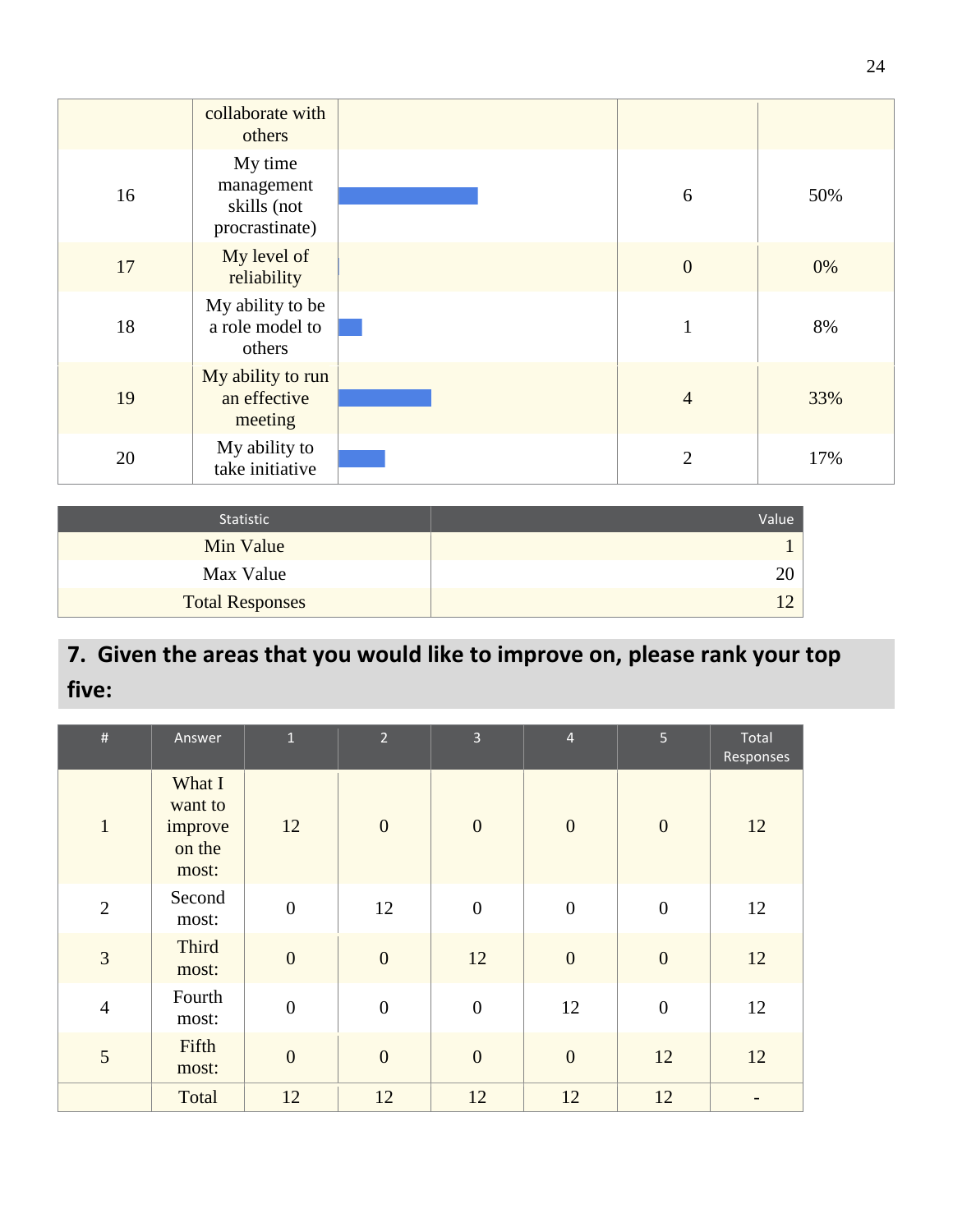| What I want to<br>improve on the<br>most:    | Second most:                    | Third most:                               | Fourth most:                                    | Fifth most:                                             |
|----------------------------------------------|---------------------------------|-------------------------------------------|-------------------------------------------------|---------------------------------------------------------|
| <b>Cover Letter</b>                          | Resume                          | To take Initiative                        | Time<br>Management                              | Linkedin                                                |
| LinkedIn                                     | <b>Network</b>                  | Audience                                  | Interviewing                                    | Resume                                                  |
| My ability to<br>create a cover<br>letter    | My time<br>management<br>skills | My interviewing<br>skills                 | My ability to<br>create a resume                | My ability to<br>network with<br>other<br>professionals |
| My knowledge<br>of social media<br>outlets   | My ability to use<br>LinkedIn   | My ability to<br>create a cover<br>letter | My ability to<br>take constructive<br>criticism | My ability to<br>give constructive<br>criticism         |
| constructive<br>criticism                    | initiative                      | interview skills                          | delegate tasks                                  | time<br>management<br>(sometimes I<br>procrastinate)    |
| Networking                                   | Run a meeting                   | Interviewing                              | Public speaking                                 | Resume/Cover<br>letter                                  |
| Interviewing                                 | Networking                      | Time<br>management                        | LinkedIn                                        | <b>Cover Letter</b>                                     |
| Professionalism<br>in the Office             |                                 |                                           |                                                 |                                                         |
| time<br>management                           | cover letter                    | speak in front of<br>an audience          | constructive<br>critiscm                        | LinkedIn                                                |
| interviewing<br>skills                       | speak in front of<br>audience   | network with<br>professionals             | engage room full<br>of people                   | give constructive<br>criticism                          |
| My ability to run<br>an effective<br>meeting | Time<br>management<br>skills    | Ability to<br>problem solve               | Ability to<br>delegate tasks                    | ability to go<br>above and<br>beyond                    |
| My ability to run<br>an effective<br>meeting | networking                      | cover letter                              | interview                                       | engage a room                                           |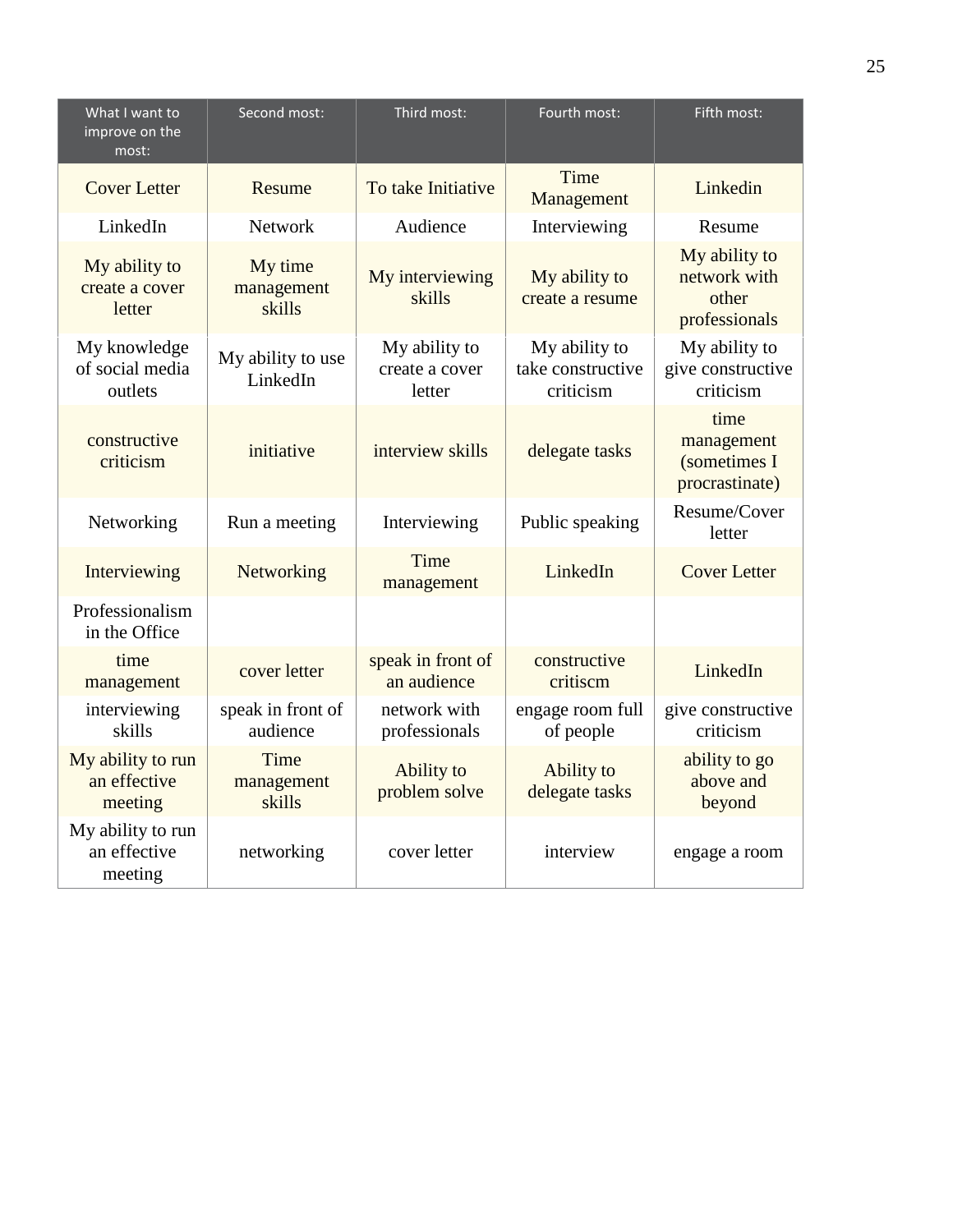| <b>Statistic</b>             | What I want to<br>improve on the<br>most: | Second most:   | Third most: | Fourth most:   | Fifth most: |
|------------------------------|-------------------------------------------|----------------|-------------|----------------|-------------|
| Min Value                    |                                           | $\overline{2}$ | 3           | $\overline{4}$ | 5           |
| Max Value                    |                                           | $\overline{2}$ | 3           | $\overline{4}$ | 5           |
| Mean                         | 1.00                                      | 2.00           | 3.00        | 4.00           | 5.00        |
| Variance                     | 0.00                                      | 0.00           | 0.00        | 0.00           | 0.00        |
| <b>Standard</b><br>Deviation | 0.00                                      | 0.00           | 0.00        | 0.00           | 0.00        |
| Total<br>Responses           | 12                                        | 12             | 12          | 12             | 12          |

# **8. Is there anything not listed that you would like to improve on?**

| <b>Text Response</b>                                                                                                                                         |
|--------------------------------------------------------------------------------------------------------------------------------------------------------------|
| Not that I can think of                                                                                                                                      |
| Most of these things I am confident in, I just want to grow upon them. I want help to know how<br>to use DAB in an interview and how to put it on my resume. |
| Being more involved in conversation because I'm usually very quiet.                                                                                          |
| None                                                                                                                                                         |
| I guess making it fun!!                                                                                                                                      |
| My psychic abilities                                                                                                                                         |
| Nothing I can think of at the moment.                                                                                                                        |
| Self Care techniques.                                                                                                                                        |
| n/a                                                                                                                                                          |
| not that I can think of                                                                                                                                      |
| NA.                                                                                                                                                          |
| none                                                                                                                                                         |

| Statistic'             | Value |
|------------------------|-------|
| <b>Total Responses</b> |       |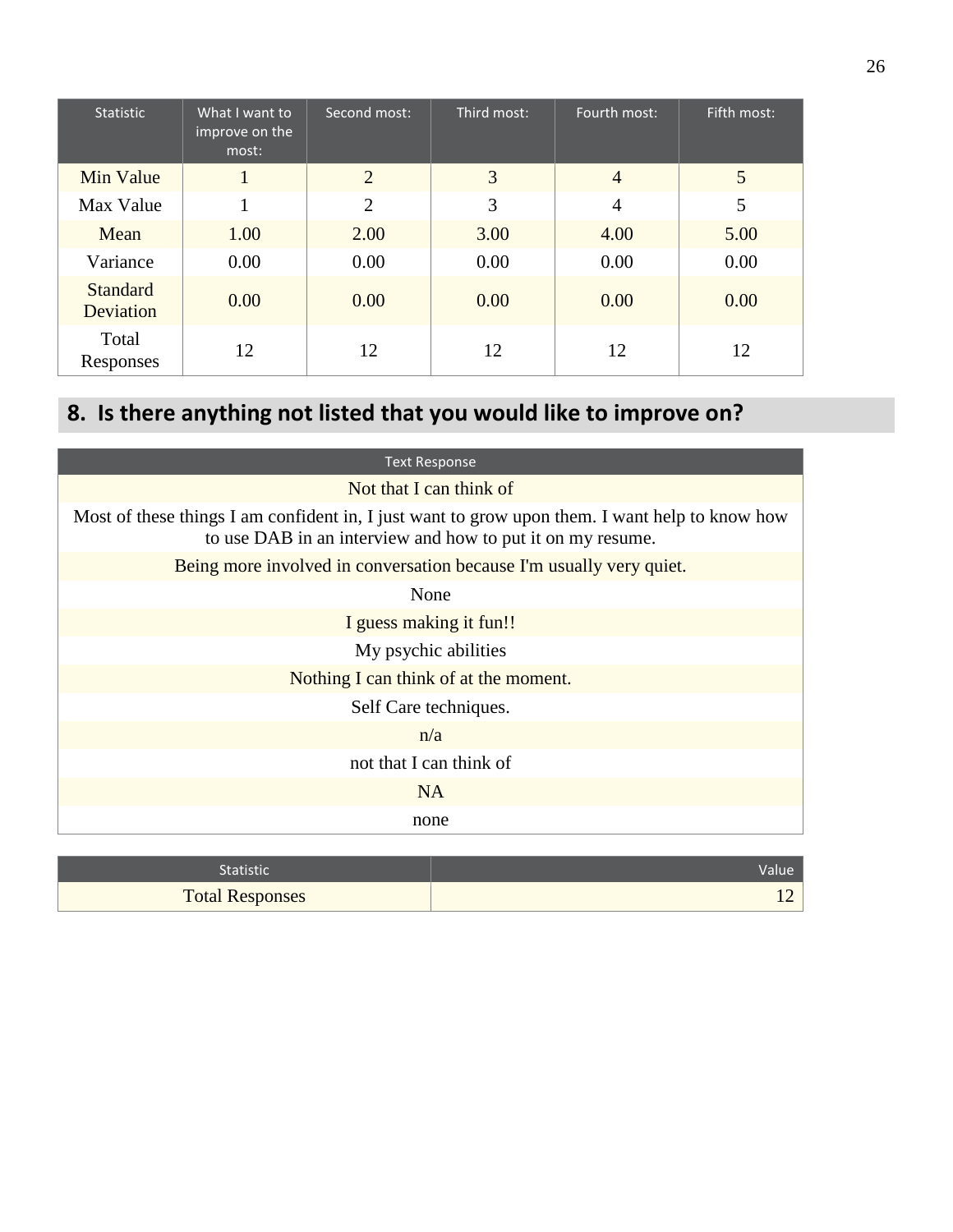## **Initial Report**

### **Last Modified: 05/12/2014**

## **1. Full name:**

| <b>Text Response</b>                  |
|---------------------------------------|
|                                       |
|                                       |
|                                       |
| NAMES WERE REMOVED FOR CONFIDENTIALTY |
|                                       |
|                                       |
|                                       |
|                                       |
|                                       |
|                                       |
|                                       |

| <b>Statistic</b>       | Value' |
|------------------------|--------|
| <b>Total Responses</b> |        |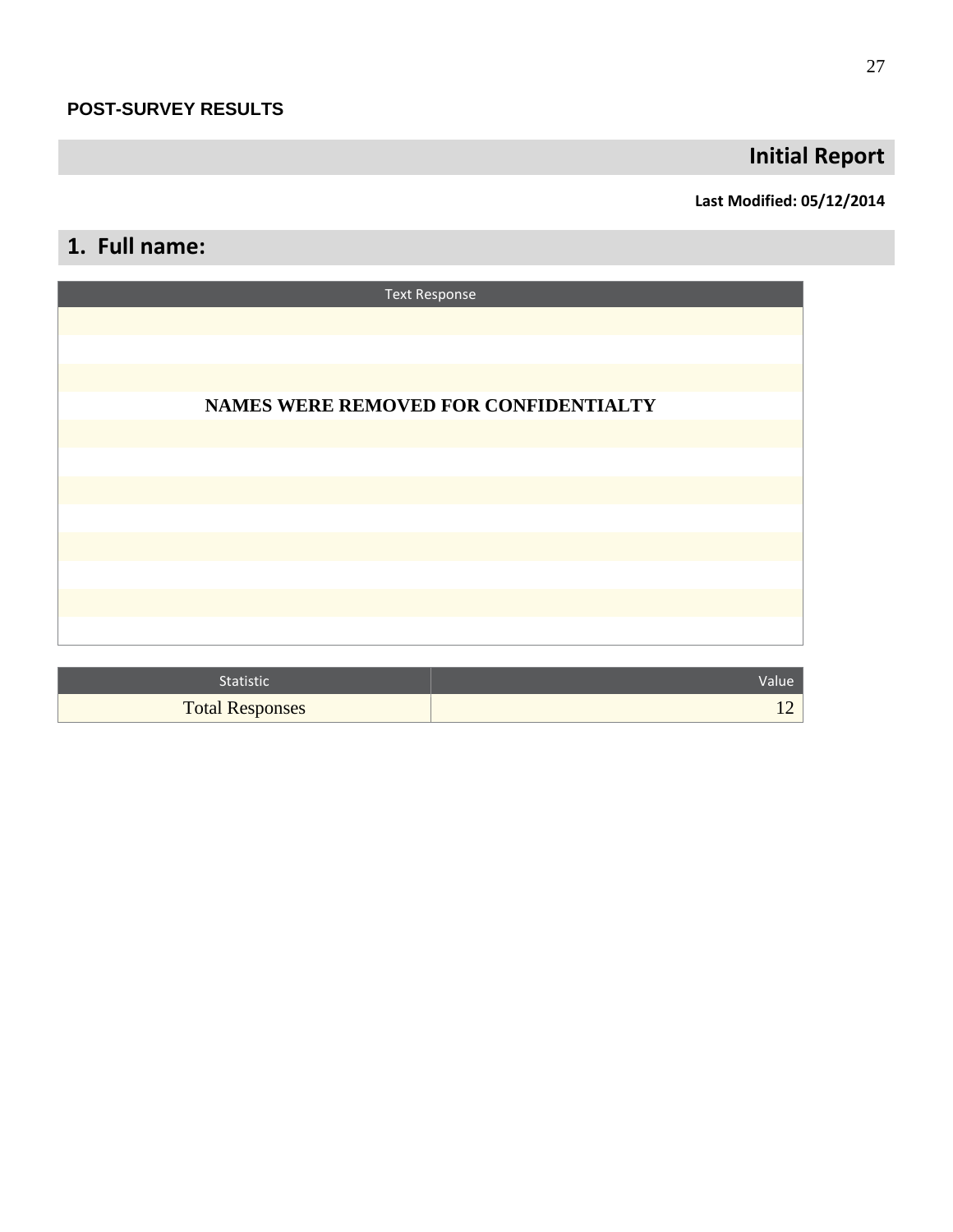## **2. DAB position title:**

| <b>Text Response</b>                       |
|--------------------------------------------|
|                                            |
|                                            |
|                                            |
|                                            |
| POSTITIONS WERE REMOVED FOR CONFIDENTIALTY |
|                                            |
|                                            |
|                                            |
|                                            |
|                                            |
|                                            |

| Statistic              |  |
|------------------------|--|
| <b>Total Responses</b> |  |

# **3. Please rank the following:**

| #              | Question                              | Extremely<br>poor | Not good       | Fair           | Pretty<br>high | <b>Extremely</b><br>high | Total<br>Responses | Mean |
|----------------|---------------------------------------|-------------------|----------------|----------------|----------------|--------------------------|--------------------|------|
| $\mathbf{1}$   | My<br>organizational<br>skills        | $\overline{0}$    | $\overline{0}$ | $\overline{4}$ | 5              | 3                        | 12                 | 3.92 |
| 2              | My verbal<br>communication<br>skills  | $\overline{0}$    | $\overline{0}$ | $\mathbf{1}$   | 10             | $\mathbf{1}$             | 12                 | 4.00 |
| $\overline{3}$ | My written<br>communication<br>skills | $\overline{0}$    | $\overline{0}$ | $\mathbf{1}$   | 8              | $\overline{3}$           | 12                 | 4.17 |
| $\overline{4}$ | My level of<br>self confidence        | $\overline{0}$    | $\overline{0}$ | $\overline{2}$ | $\overline{7}$ | $\overline{3}$           | 12                 | 4.08 |
| 5              | My overall<br>attitude                | $\overline{0}$    | $\overline{0}$ | $\overline{1}$ | $\overline{7}$ | $\overline{4}$           | 12                 | 4.25 |
| 6              | My creativity                         | $\overline{0}$    | $\overline{0}$ | 3              | $\overline{7}$ | $\overline{2}$           | 12                 | 3.92 |
| $\overline{7}$ | My level of<br>professionalism        | $\overline{0}$    | $\overline{0}$ | $\overline{0}$ | $\overline{7}$ | 5                        | 12                 | 4.42 |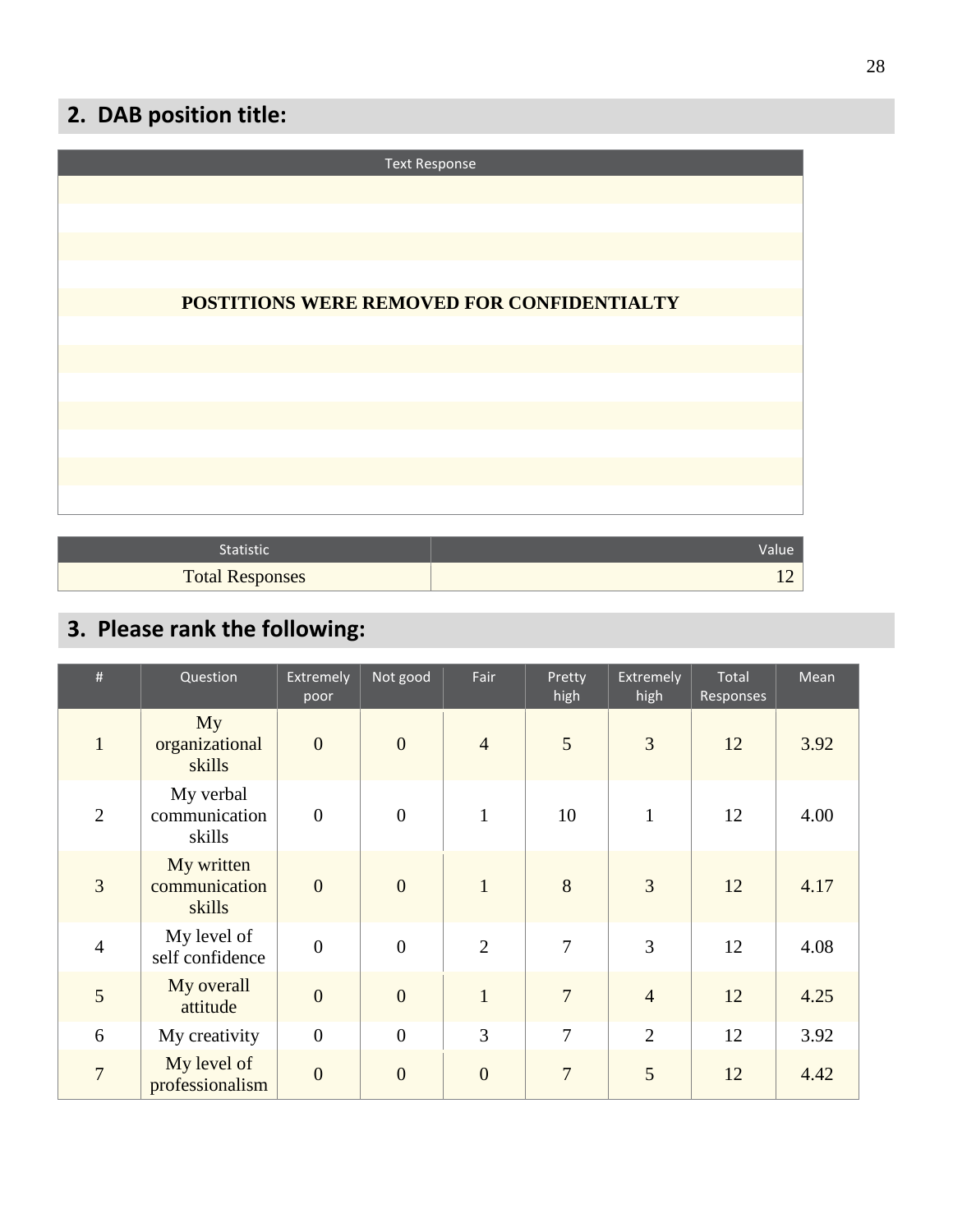| Statistic                    | My<br>organizational<br>skills | My verbal<br>communication<br>skills | My written<br>communication<br>skills | My level of<br>self<br>confidence | My overall<br>attitude | My<br>creativity | My level of<br>professionalism |
|------------------------------|--------------------------------|--------------------------------------|---------------------------------------|-----------------------------------|------------------------|------------------|--------------------------------|
| Min<br>Value                 | 3                              | 3                                    | 3                                     | 3                                 | 3                      | 3                | $\overline{4}$                 |
| Max<br>Value                 | 5                              | 5                                    | 5                                     | 5                                 | 5                      | 5                | 5                              |
| Mean                         | 3.92                           | 4.00                                 | 4.17                                  | 4.08                              | 4.25                   | 3.92             | 4.42                           |
| Variance                     | 0.63                           | 0.18                                 | 0.33                                  | 0.45                              | 0.39                   | 0.45             | 0.27                           |
| <b>Standard</b><br>Deviation | 0.79                           | 0.43                                 | 0.58                                  | 0.67                              | 0.62                   | 0.67             | 0.51                           |
| Total<br>Responses           | 12                             | 12                                   | 12                                    | 12                                | 12                     | 12               | 12                             |

# **4. Please rank the following professional development attributes:**

| #              | Question                                                | Not at all<br>confident | Somewhat<br>confident | Fair           | Pretty<br>confident | <b>Extremely</b><br>confident | Total<br>Responses | Mean |
|----------------|---------------------------------------------------------|-------------------------|-----------------------|----------------|---------------------|-------------------------------|--------------------|------|
| $\mathbf{1}$   | My<br>knowledge<br>of social<br>media<br>outlets        | $\overline{0}$          | $\overline{0}$        | $\overline{2}$ | $\overline{3}$      | $\overline{7}$                | 12                 | 4.42 |
| $\overline{2}$ | My ability to<br>use LinkedIn                           | $\overline{0}$          | $\overline{0}$        | $\overline{2}$ | $\overline{4}$      | 6                             | 12                 | 4.33 |
| 3              | My ability to<br>create a<br>resume                     | $\overline{0}$          | $\overline{0}$        | $\overline{0}$ | 6                   | 6                             | 12                 | 4.50 |
| $\overline{4}$ | My ability to<br>create a<br>cover letter               | $\boldsymbol{0}$        | $\boldsymbol{0}$      | $\mathbf{1}$   | 6                   | 5                             | 12                 | 4.33 |
| 5              | My ability to<br>network<br>with other<br>professionals | $\overline{0}$          | $\mathbf{1}$          | $\overline{2}$ | $\overline{4}$      | 5                             | 12                 | 4.08 |
| 6              | My<br>interviewing<br>skills                            | $\boldsymbol{0}$        | $\boldsymbol{0}$      | 3              | 5                   | $\overline{4}$                | 12                 | 4.08 |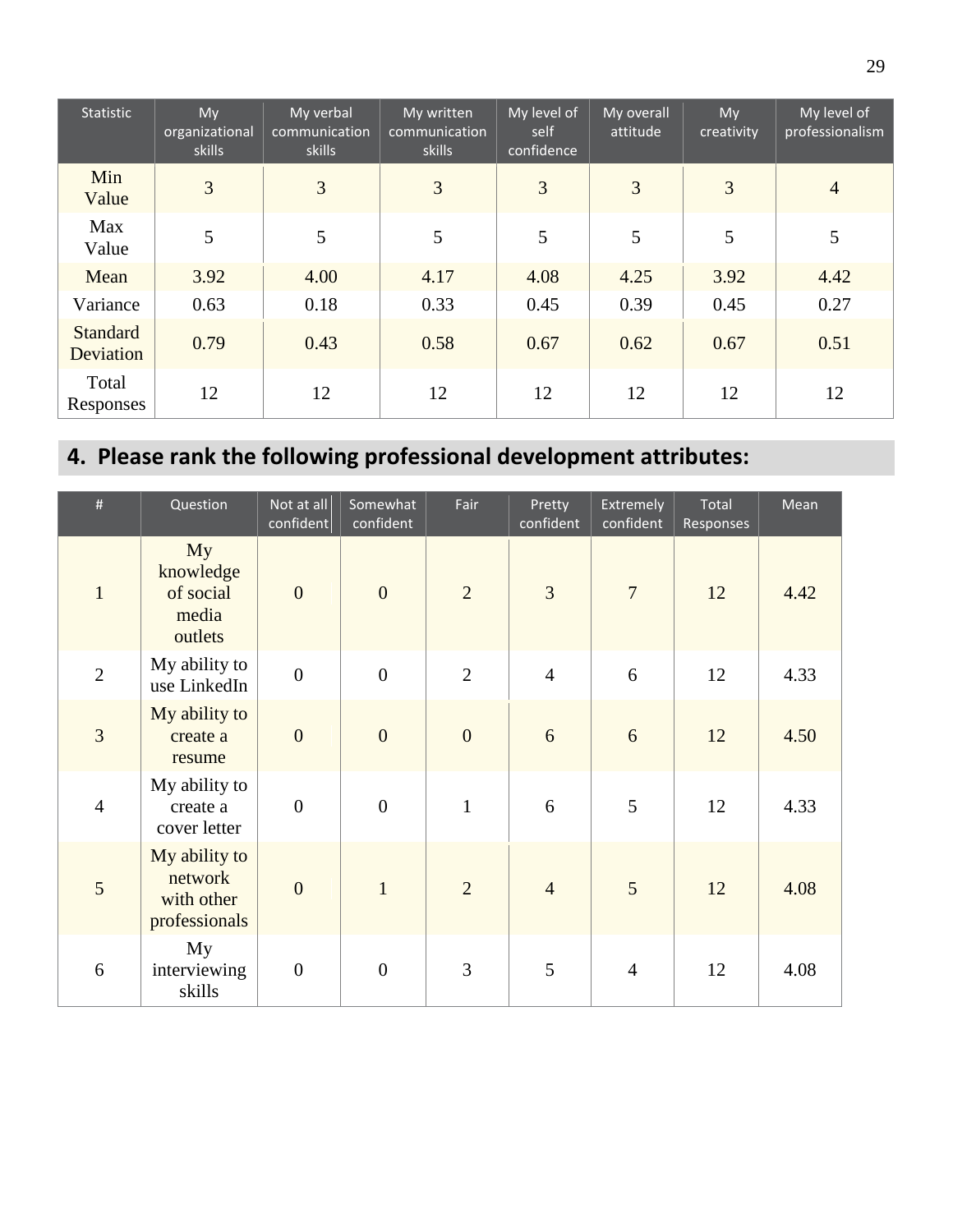| <b>Statistic</b>             | My<br>knowledge of<br>social media<br>outlets | My ability to<br>use LinkedIn | My ability to<br>create a<br>resume | My ability to<br>create a<br>cover letter | My ability to<br>network with<br>other<br>professionals | My<br>interviewing<br><b>skills</b> |
|------------------------------|-----------------------------------------------|-------------------------------|-------------------------------------|-------------------------------------------|---------------------------------------------------------|-------------------------------------|
| Min Value                    | $\overline{3}$                                | 3                             | $\overline{4}$                      | 3                                         | $\overline{2}$                                          | 3                                   |
| Max Value                    | 5                                             | 5                             | 5                                   | 5                                         | 5                                                       | 5                                   |
| Mean                         | 4.42                                          | 4.33                          | 4.50                                | 4.33                                      | 4.08                                                    | 4.08                                |
| Variance                     | 0.63                                          | 0.61                          | 0.27                                | 0.42                                      | 0.99                                                    | 0.63                                |
| <b>Standard</b><br>Deviation | 0.79                                          | 0.78                          | 0.52                                | 0.65                                      | 1.00                                                    | 0.79                                |
| Total<br>Responses           | 12                                            | 12                            | 12                                  | 12                                        | 12                                                      | 12                                  |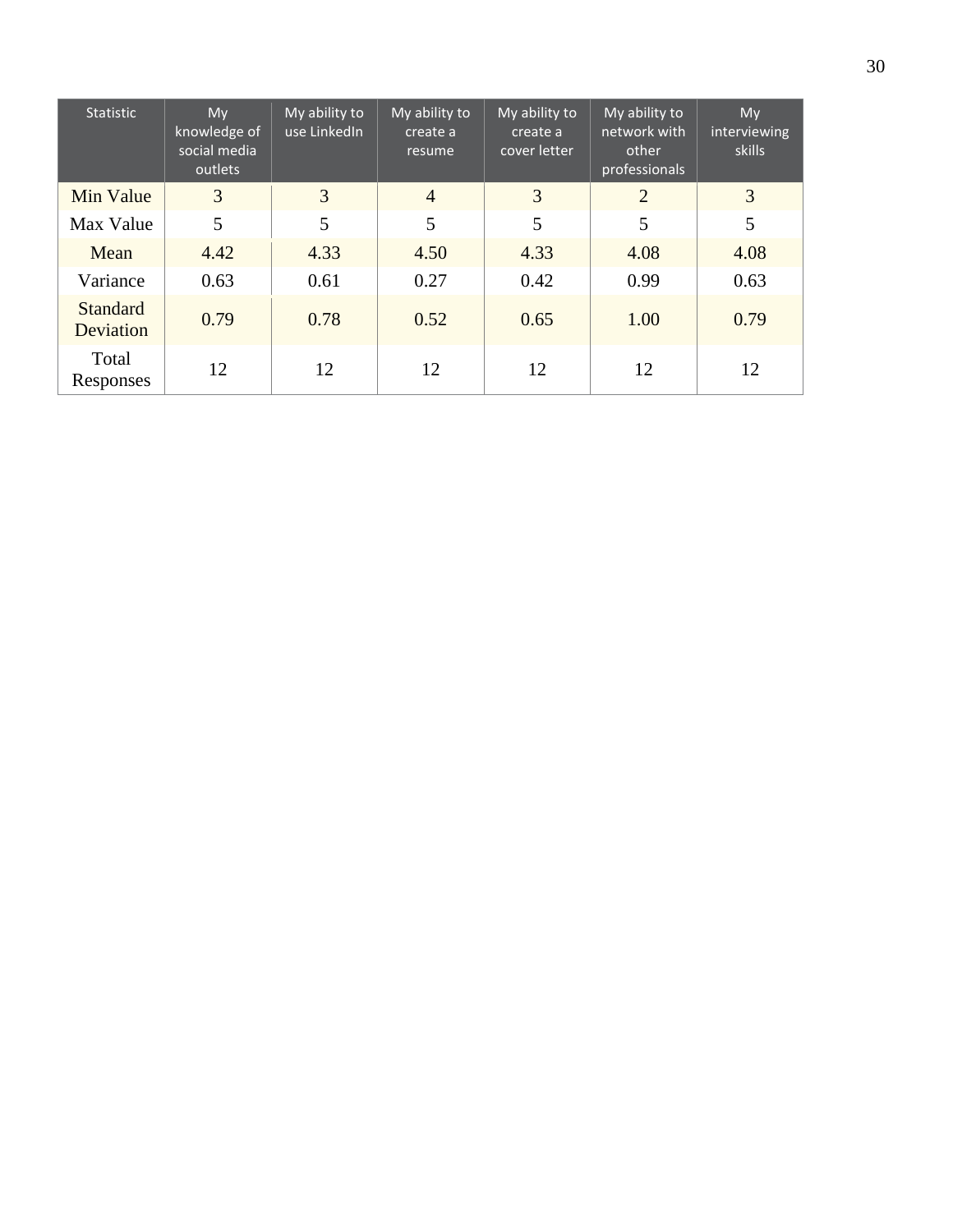# **5. Please rank the following leadership development attributes:**

| $\#$             | Question                                               | Not at all<br>confident | Somewhat<br>confident | Fair           | Pretty<br>confident | Extremely<br>confident | Total<br>Responses | Mean |
|------------------|--------------------------------------------------------|-------------------------|-----------------------|----------------|---------------------|------------------------|--------------------|------|
| $\mathbf 1$      | My ability to<br>speak in front<br>of an<br>audience   | $\overline{0}$          | $\overline{0}$        | $1\,$          | 5                   | 6                      | 12                 | 4.42 |
| $\overline{2}$   | My ability to<br>delegate<br>tasks                     | $\boldsymbol{0}$        | $\mathbf{1}$          | $\overline{2}$ | $\overline{2}$      | $\tau$                 | 12                 | 4.25 |
| 3                | My ability to<br>inspire others                        | $\boldsymbol{0}$        | $\boldsymbol{0}$      | 3              | $\sqrt{ }$          | $\sqrt{2}$             | 12                 | 3.92 |
| $\overline{4}$   | My ability to<br>engage a<br>room of<br>people         | $\boldsymbol{0}$        | $\boldsymbol{0}$      | $\overline{2}$ | $\tau$              | 3                      | 12                 | 4.08 |
| 5                | My ability to<br>problem<br>solve                      | $\mathbf{0}$            | $\overline{0}$        | 3              | 5                   | $\overline{4}$         | 12                 | 4.08 |
| 6                | My ability to<br>go above and<br>beyond                | $\boldsymbol{0}$        | $\boldsymbol{0}$      | $\mathbf{1}$   | 5                   | 6                      | 12                 | 4.42 |
| $\boldsymbol{7}$ | My ability to<br>take<br>constructive<br>criticism     | $\boldsymbol{0}$        | $\overline{0}$        | $\overline{2}$ | 5                   | 5                      | 12                 | 4.25 |
| $8\,$            | My ability to<br>give<br>constructive<br>criticism     | $\boldsymbol{0}$        | $\boldsymbol{0}$      | $\overline{3}$ | $\sqrt{6}$          | 3                      | 12                 | 4.00 |
| 9                | My ability to<br>collaborate<br>with others            | $\boldsymbol{0}$        | $\overline{0}$        | $\mathbf{1}$   | 5                   | 6                      | 12                 | 4.42 |
| $10\,$           | My time<br>management<br>skills (not<br>procrastinate) | $\boldsymbol{0}$        | $\boldsymbol{0}$      | $\mathbf{2}$   | $8\,$               | $\overline{2}$         | 12                 | 4.00 |
| 11               | My level of<br>reliability                             | $\boldsymbol{0}$        | $\boldsymbol{0}$      | $\overline{0}$ | $\overline{7}$      | $\overline{5}$         | 12                 | 4.42 |
| $12\,$           | My ability to<br>be a role<br>model to<br>others       | $\boldsymbol{0}$        | $\boldsymbol{0}$      | $\sqrt{2}$     | $\sqrt{6}$          | $\overline{4}$         | 12                 | 4.17 |
| 13               | My ability to                                          | $\boldsymbol{0}$        | $\boldsymbol{0}$      | $\overline{2}$ | $\sqrt{6}$          | $\overline{4}$         | 12                 | 4.17 |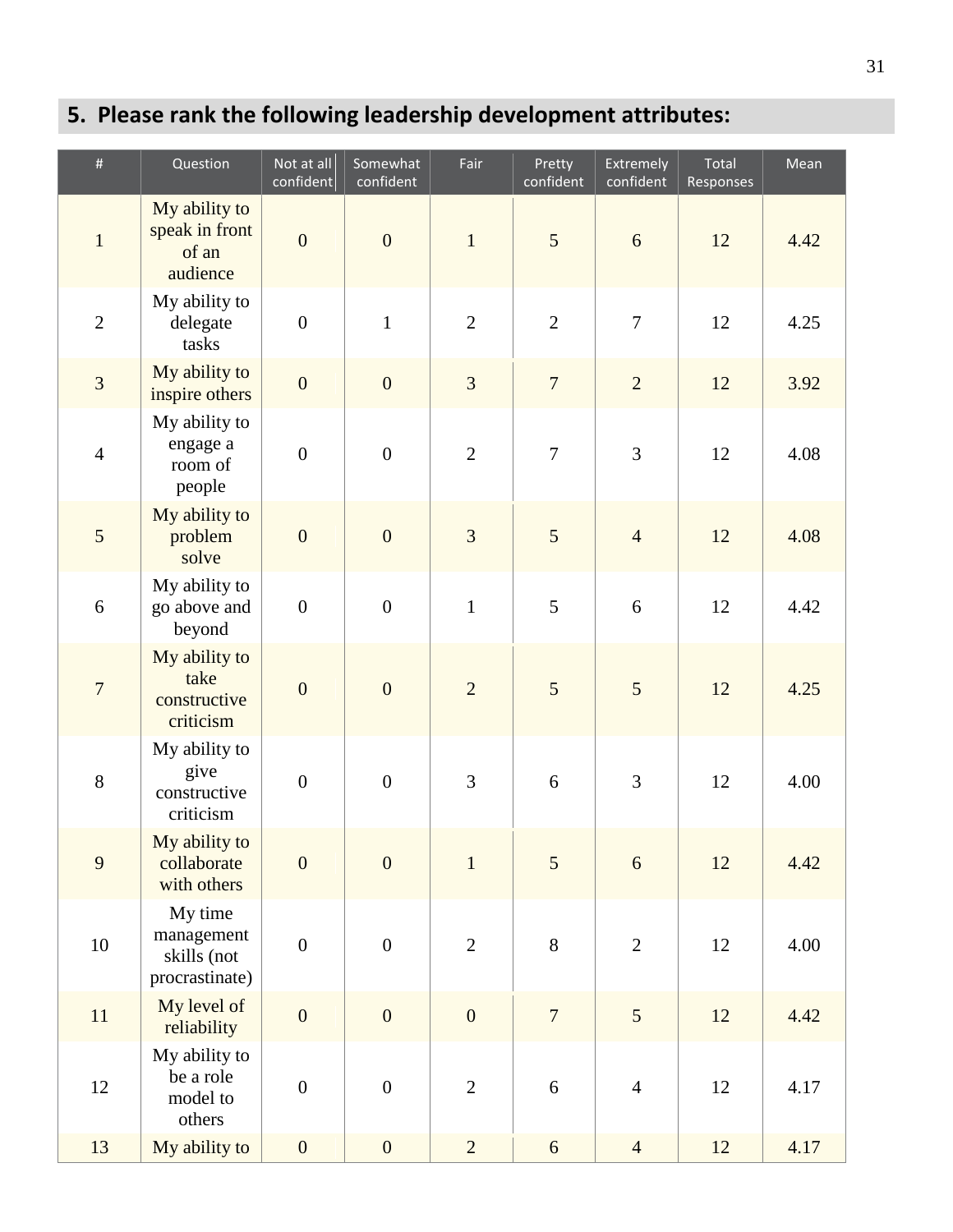|                                      |                                                                        | run an<br>effective<br>meeting                |                                                      |                                                                                       |                                              |                                                              |                                                               |                                                               |                                                          |                                                                   |                                      |                                                                                        |                                                                   |                                                |
|--------------------------------------|------------------------------------------------------------------------|-----------------------------------------------|------------------------------------------------------|---------------------------------------------------------------------------------------|----------------------------------------------|--------------------------------------------------------------|---------------------------------------------------------------|---------------------------------------------------------------|----------------------------------------------------------|-------------------------------------------------------------------|--------------------------------------|----------------------------------------------------------------------------------------|-------------------------------------------------------------------|------------------------------------------------|
| 14                                   |                                                                        | My ability to<br>take initiative              |                                                      | $\boldsymbol{0}$                                                                      |                                              | $\overline{0}$                                               | $\mathbf{1}$                                                  |                                                               | $\overline{4}$                                           | $\overline{7}$                                                    | 12                                   |                                                                                        | 4.50                                                              |                                                |
| Statisti<br>$\mathsf{C}$             | My<br>abilit<br>y to<br>spea<br>k in<br>front<br>of an<br>audie<br>nce | My<br>abilit<br>y to<br>dele<br>gate<br>tasks | My<br>abili<br>ty<br>to<br>insp<br>ire<br>oth<br>ers | My<br>abili<br>ty<br>to<br>eng<br>age<br>$\mathsf{a}$<br>roo<br>m<br>of<br>peo<br>ple | My<br>abilit<br>y to<br>prob<br>lem<br>solve | My<br>abili<br>ty to<br>go<br>abo<br>ve<br>and<br>bey<br>ond | My<br>ability<br>to take<br>constru<br>ctive<br>criticis<br>m | My<br>ability<br>to give<br>constru<br>ctive<br>criticis<br>m | My<br>ability<br>to<br>collab<br>orate<br>with<br>others | My time<br>manage<br>ment<br>skills<br>(not<br>procrast<br>inate) | My<br>level<br>of<br>reliab<br>ility | My<br>abil<br>ity<br>to<br>be<br>$\mathsf{a}$<br>role<br>mo<br>del<br>to<br>oth<br>ers | My<br>abilit<br>y to<br>run<br>an<br>effec<br>tive<br>meet<br>ing | My<br>abilit<br>y to<br>take<br>initia<br>tive |
| Min<br>Value                         | $\overline{3}$                                                         | $\overline{2}$                                | $\overline{3}$                                       | 3                                                                                     | 3                                            | $\overline{3}$                                               | 3                                                             | $\overline{3}$                                                | 3                                                        | $\overline{3}$                                                    | $\overline{4}$                       | $\overline{3}$                                                                         | 3                                                                 | $\overline{3}$                                 |
| Max<br>Value                         | 5                                                                      | 5                                             | 5                                                    | 5                                                                                     | 5                                            | 5                                                            | 5                                                             | 5                                                             | 5                                                        | 5                                                                 | 5                                    | 5                                                                                      | 5                                                                 | 5                                              |
| Mean                                 | 4.42                                                                   | 4.25                                          | 3.9<br>$\overline{2}$                                | 4.0<br>8                                                                              | 4.08                                         | 4.4<br>$\overline{2}$                                        | 4.25                                                          | 4.00                                                          | 4.42                                                     | 4.00                                                              | 4.42                                 | 4.1<br>$\overline{7}$                                                                  | 4.17                                                              | 4.50                                           |
| Varia<br>nce                         | 0.45                                                                   | 1.11                                          | 0.4<br>5                                             | 0.4<br>5                                                                              | 0.63                                         | 0.4<br>5                                                     | 0.57                                                          | 0.55                                                          | 0.45                                                     | 0.36                                                              | 0.27                                 | 0.5<br>$\overline{2}$                                                                  | 0.52                                                              | 0.45                                           |
| <b>Stand</b><br>ard<br>Devia<br>tion | 0.67                                                                   | 1.06                                          | 0.6<br>$\overline{7}$                                | 0.6<br>$\overline{7}$                                                                 | 0.79                                         | 0.6<br>$\overline{7}$                                        | 0.75                                                          | 0.74                                                          | 0.67                                                     | 0.60                                                              | 0.51                                 | 0.7<br>$\overline{2}$                                                                  | 0.72                                                              | 0.67                                           |
| Total<br>Respo<br>nses               | 12                                                                     | 12                                            | 12                                                   | 12                                                                                    | 12                                           | 12                                                           | 12                                                            | 12                                                            | 12                                                       | 12                                                                | 12                                   | 12                                                                                     | 12                                                                | 12                                             |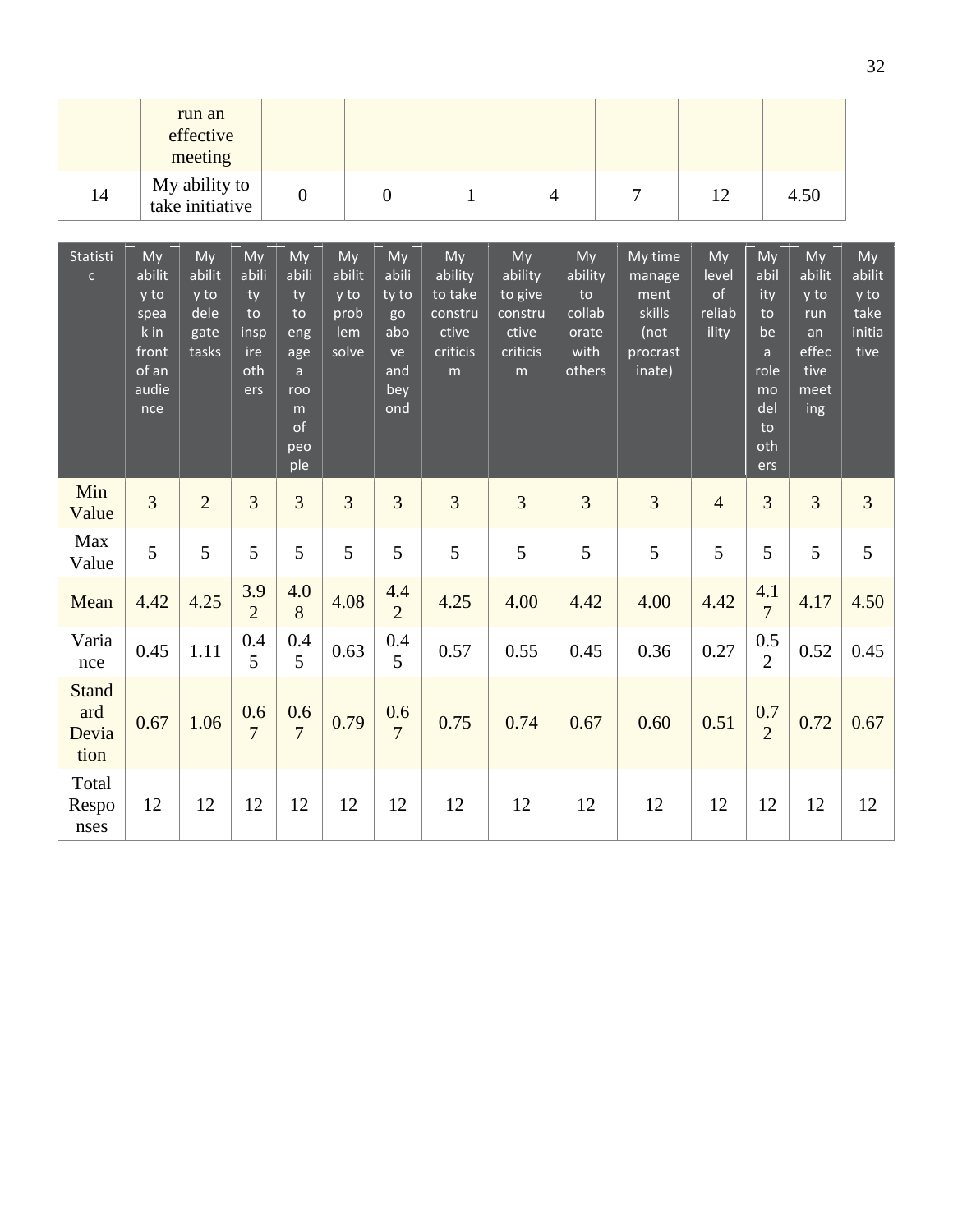# **6. Please mark all of the following items that you would like to improve on: Please check at least five**

| $\#$             | Answer                                                  | Response       | $\%$ |
|------------------|---------------------------------------------------------|----------------|------|
| $\mathbf 1$      | My knowledge<br>of social media<br>outlets              | $\overline{4}$ | 33%  |
| $\overline{2}$   | My ability to use<br>LinkedIn                           | 5              | 42%  |
| 3                | My ability to<br>create a resume                        | $\mathbf{1}$   | 8%   |
| $\overline{4}$   | My ability to<br>create a cover<br>letter               | $\mathfrak{Z}$ | 25%  |
| $\mathfrak{S}$   | My ability to<br>network with<br>other<br>professionals | $\sqrt{5}$     | 42%  |
| $\boldsymbol{6}$ | My interviewing<br>skills                               | 5              | 42%  |
| $\sqrt{ }$       | My ability to<br>speak in front of<br>an audience       | $\overline{4}$ | 33%  |
| $8\,$            | My ability to<br>delegate tasks                         | $\overline{2}$ | 17%  |
| 9                | My ability to<br>inspire others                         | 3              | 25%  |
| $10\,$           | My ability to<br>engage a room<br>of people             | $\overline{4}$ | 33%  |
| 11               | My ability to<br>problem solve                          | 3              | 25%  |
| $12\,$           | My ability to go<br>above and<br>beyond                 | $\overline{2}$ | 17%  |
| 13               | My ability to<br>take constructive<br>criticism         | 3              | 25%  |
| 14               | My ability to<br>give<br>constructive<br>criticism      | $\overline{4}$ | 33%  |
| 15               | My ability to                                           | $\mathbf{1}$   | 8%   |